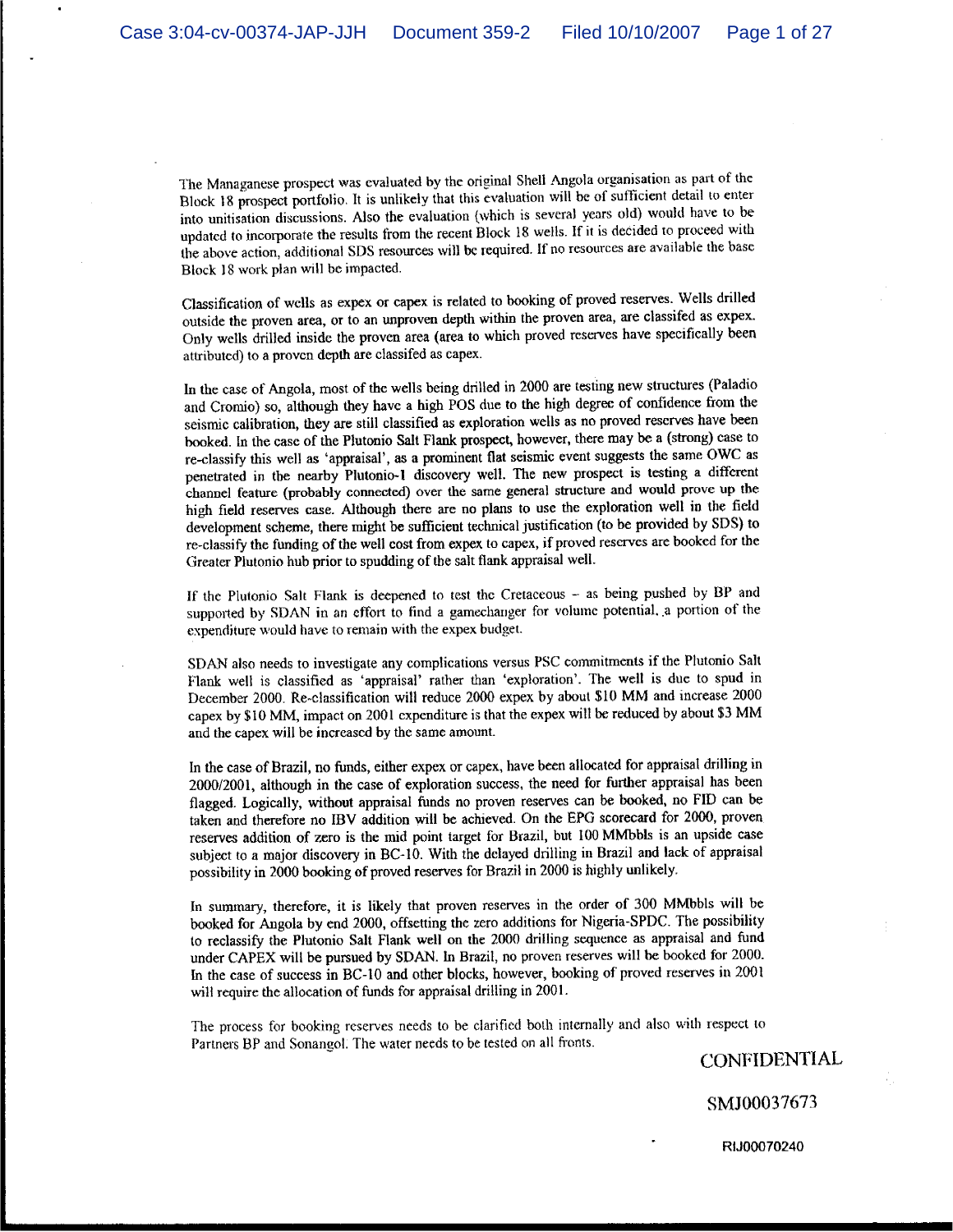# **CONFIDENTIAL**

SMJ00037674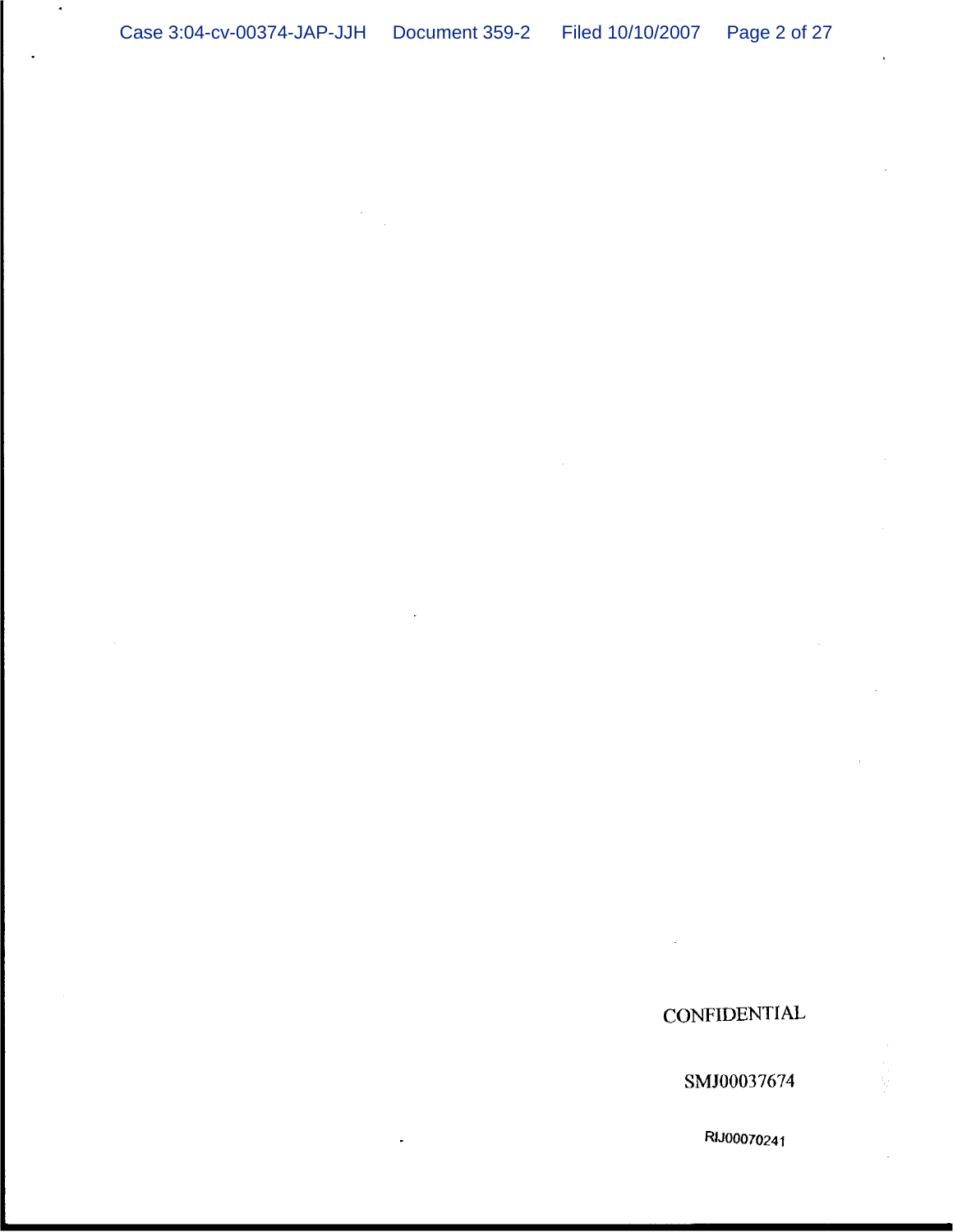-----Original Message-----From: Hines, Ian IM SIEP-BPT-DE Sent: Sunday, September 10, 2000 8:55 AM To: Sears, Richard RA SIEP-EPT-DE; Wilhelm, Chandler CT SIEP-EPT-DE; Knight, Barry BP SIEP-EPT-DE Cc: Newberry, Derek D SIEP-EPT-DE Subject: RE: Reserves

Gents,

Attached revision, maps out a number of the issues raised by Gordon's note and may help with the discussion.

Ian.

-----Original Message-----From: Sears, Richard RA SIEP-EPT-DE Sent: Friday, September 08, 2000 4:02 PM To: Hines, Ian IM SIEP-EPT-DE; Knight, Barry BP SIEP-EPT-DE Cc: Wilhelm, Chandler CT SIEP-EPT-DE Subject: RE: Reserves Importance: High

We need to talk about this next week. I spent some time with Gordon earlier this week and there are several stakes in the ground. It's critical that we all know what must be accomplished. Are all of you in early next week? Perhaps Barry, you could get Mary Ann to check my calendar and arrange some time together. Rich

Richard A. Sears Evaluation and Development Planning Shell Deepwater Services Woodcreek 2436 phone +1-281-544-4909  $fax +1-281-544-2056$ pager +1-800-923-5266

-----Original Message-----From: Hines, Ian IM SIEP-EPT-DE Sent: Friday, September 08, 2000 1:15 PM To: Sears, Richard RA SIEP-EPT-DE; Knight, Barry BP SIEP-EPT-DE Cc: Wilhelm, Chandler CT SIEP-EPT-DE Subject: FW: Reserves

Rich, Barry,

Not sure if Chandlers note included the attachment from Gordon which contains the key messages on the Reserves picture and the implications in terms of our support work programme, given the fragile nature of the Block 18 economics.

CONFIDENTIAL

**EXHIBIT** IGAD 800-631-69 ክደRY

SMJ00037669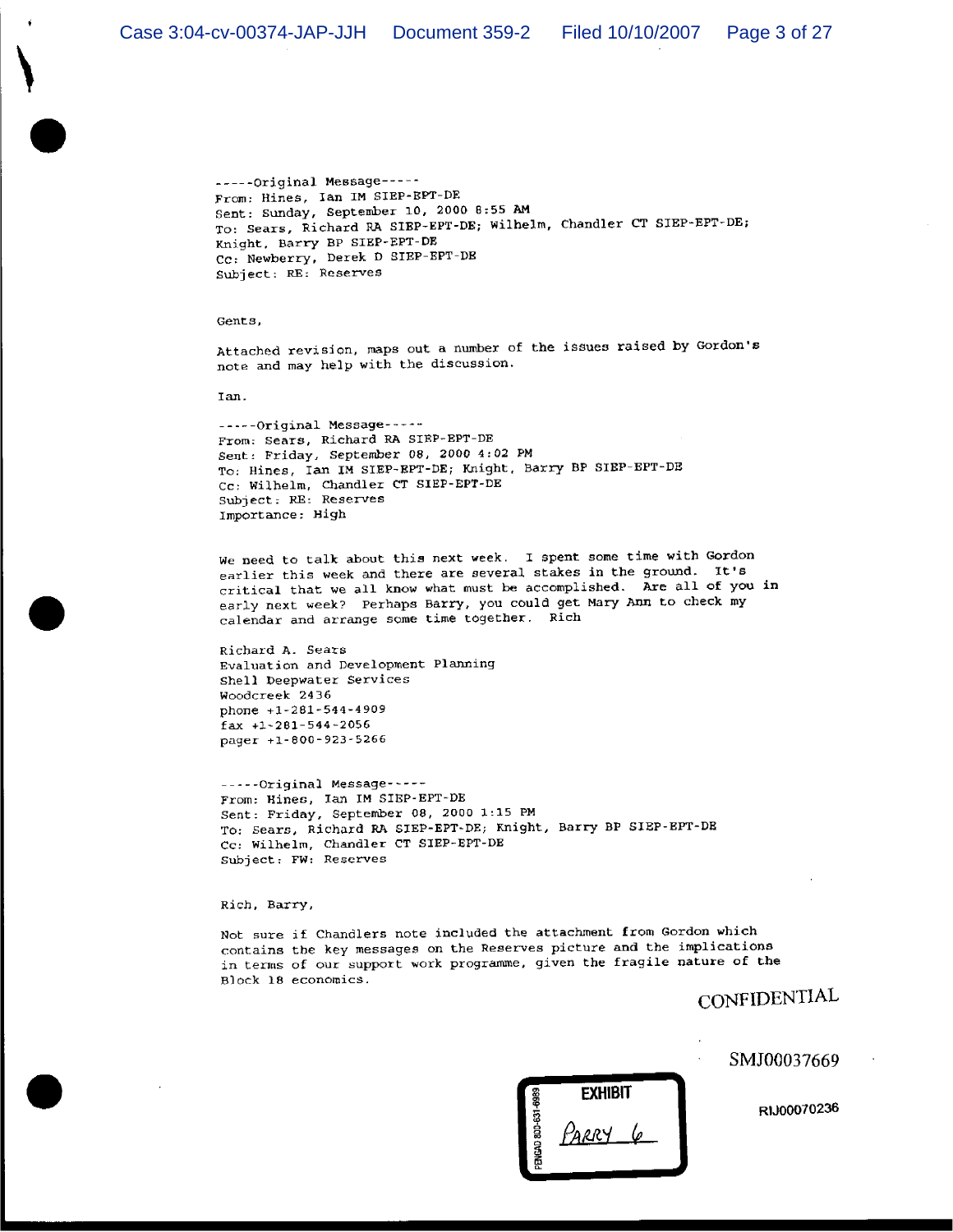Ian Hines Development Planning Shell Deepwater Services Woodcreek, Rm 2462, Houston Tel: 281 544 2281 Fax: 281 544 2269

-----Original Message-----From: Parry, Gordon G SIEP-EPG Sent: Thursday, September 07, 2000 1:38 AM To: Hines, Ian IM SIEP-EPT-DE Subject: FW: Reserves

-----Original Message -----From: PARRY, G. Sent: Wednesday, September 06, 2000 4:56 PM To: Inglis, Robert R.B. /SIEP /SDAN-AM; Simon, Grigore G. /SIEP /SDAN-AM; Osborne, Peter L. /SDANG /GM Cc: Aalbers, Remco R.D. /SIEP /EPB-P; KOOL, W.M. /SEPI /EPG; KAKOK, S. /SEPI / EPG; MINDERHOUD, M. / SEPI / EPG Subject: Reserves

Gents,

I attach the final version of the note requested by Heinz at the last EPG meeting regarding reserves booking in Angola and Brazil.

This note was forwarded to Phil Watts who remarked, quote

"It is critical that the Angola reserves are booked this year or our EP scorecard will be shot" unquote

Heinz's subsequent comment to me was, quote:

" Herewith Phil's reactions. We must pull this off aggressively! And we need one well, at least, as appraisal, whatever the purists say! " unquote

Let's be guided accordingly!

Gordon

 $\overline{\phantom{a}}$ 



CONFIDENTIAL

SMJ00037670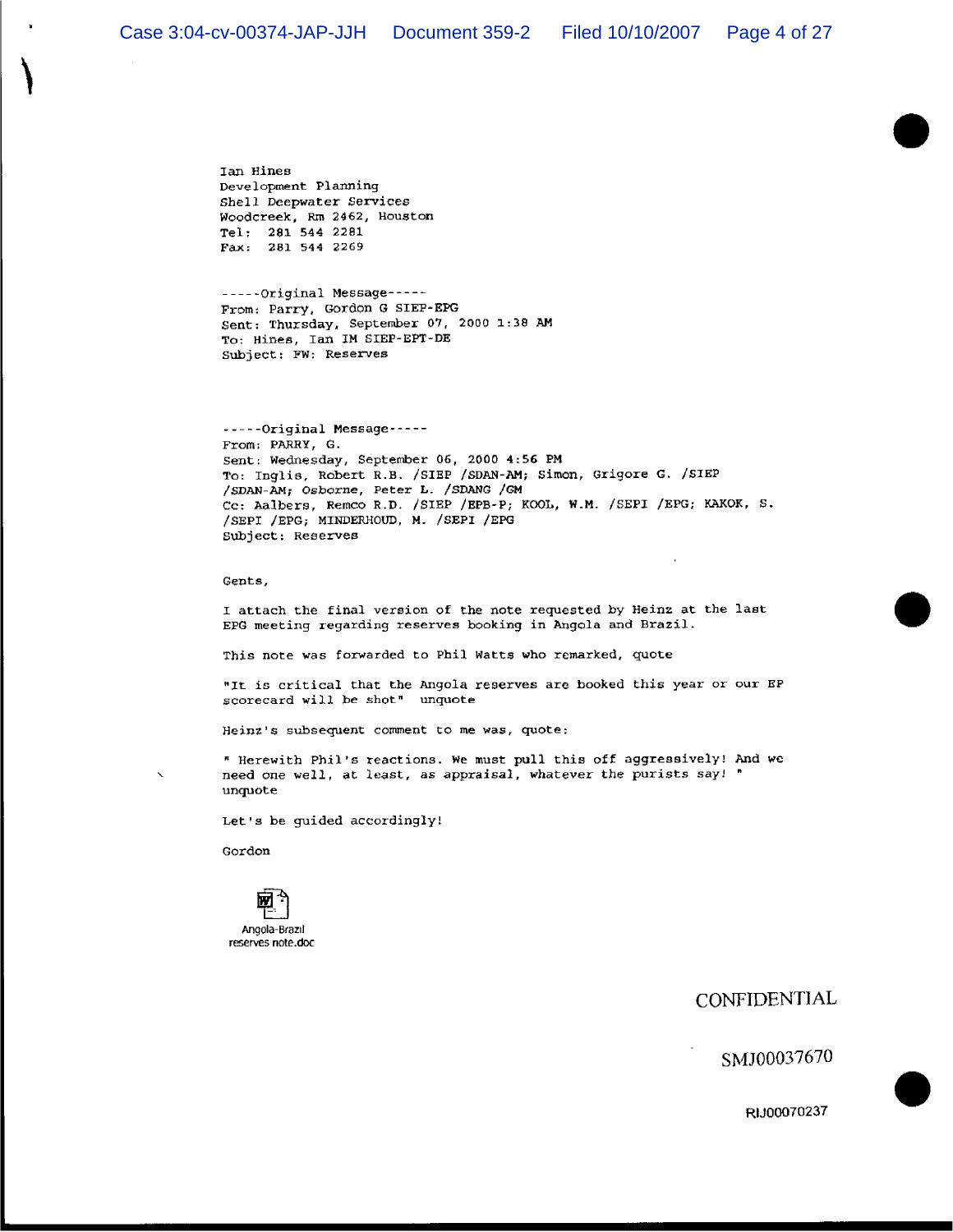| From:             | Hines, Ian IM SIEP-EPT-DE                    |
|-------------------|----------------------------------------------|
| To:               | Newberry, Derek D SIEP-EPT-DE                |
| CC:               | Wilhelm, Chandler CT SIEP-EPT-DE             |
| BCC:              |                                              |
| <b>Sent Date:</b> | 2000-09-07 11:04:46.000                      |
|                   | Received Date: 2000-09-07 11:04:46.000       |
| Subject:          | <b>FW: Reserves</b>                          |
|                   | Attachments: Angola-Brazil reserves note doc |

#### Gents,

I may have misunderstood the process, but my understanding was that a discovery only indicated scope for recovery and was not bookable until supported by a viable development. This gives us a measure of the challenge ahead in managing our senior management's expectations!

lan Hines Development Planning **Shell Deepwater Services** Woodcreek, Rm 2462, Houston Tel: 281 544 2281 Fax: 281 544 2269

----- Original Message-From: Parry, Gordon G SIEP-EPG Sent: Thursday, September 07, 2000 1:38 AM To: Hines, Ian IM SIEP-EPT-DE Subject: FW: Reserves

-----Original Message-----From: PARRY, G. Sent: Wednesday, September 06, 2000 4:56 PM To: Inglis, Robert R.B. /SIEP /SDAN-AM; Simon, Grigore G. /SIEP /SDAN-AM; Osborne, Peter L. /SDANG /GM Cc: Aalbers, Remco R.D. /SIEP /EPB-P; KOOL, W.M. /SEPI /EPG; KAKOK, S. /SEPI /EPG; MINDERHOUD, M. /SEPI /EPG Subject: Reserves

Gents,

I attach the final version of the note requested by Heinz at the last EPG meeting regarding reserves booking in Angola and Brazil.

**CONFIDENTIAL** 

SMJ00034872

**EXHIBIT** NGAD 800-631-59 ARRY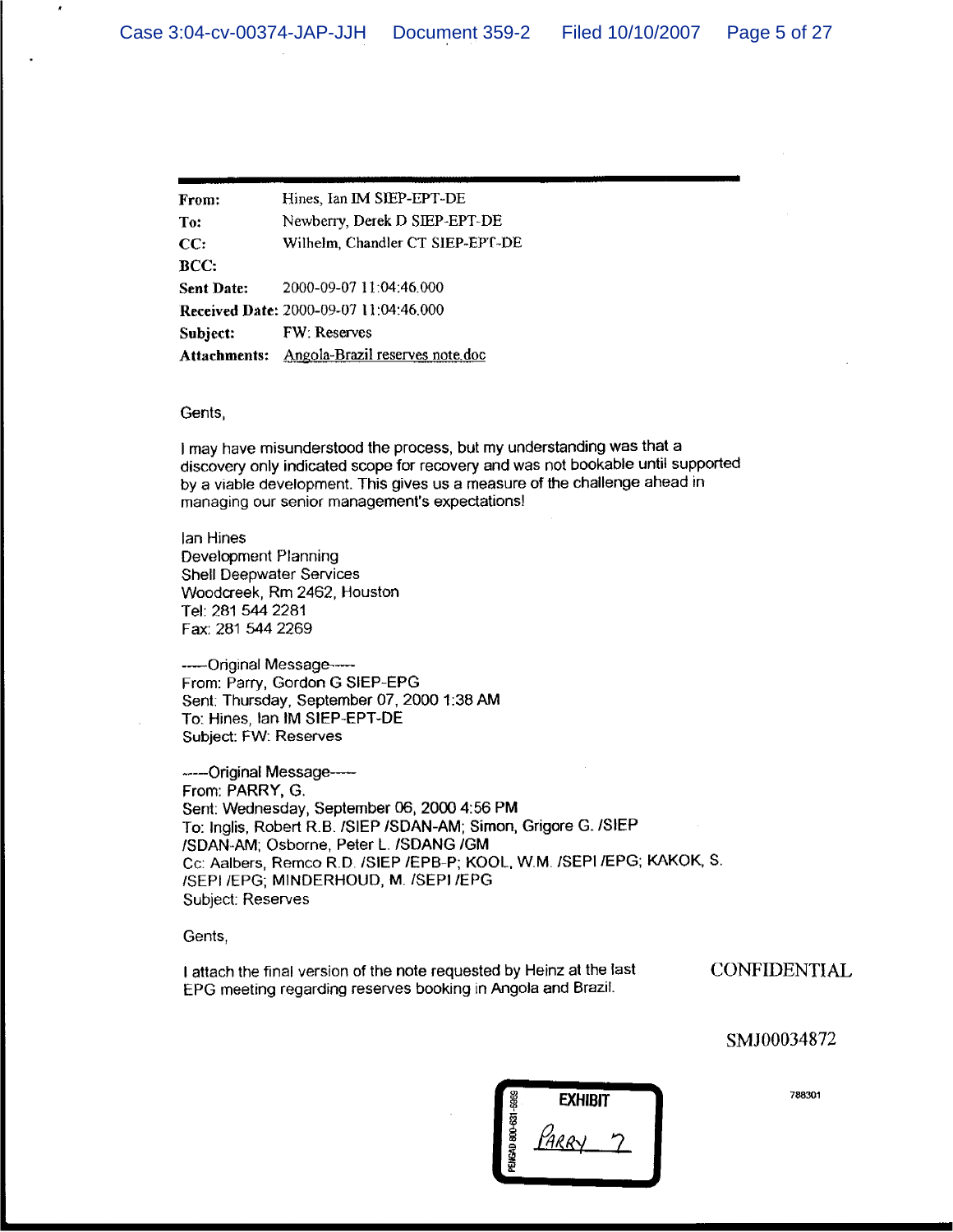This note was forwarded to Phil Watts who remarked, quote

"It is critical that the Angola reserves are booked this year or our EP scorecard will be shot" unquote

Heinz's subsequent comment to me was, quote:

" Herewith Phil's reactions. We must pull this off aggressively! And we need one well, at least, as appraisal, whatever the purists say!" unquote

Let's be guided accordingly!

Gordon

# **CONFIDENTIAL**

#### SMJ00034873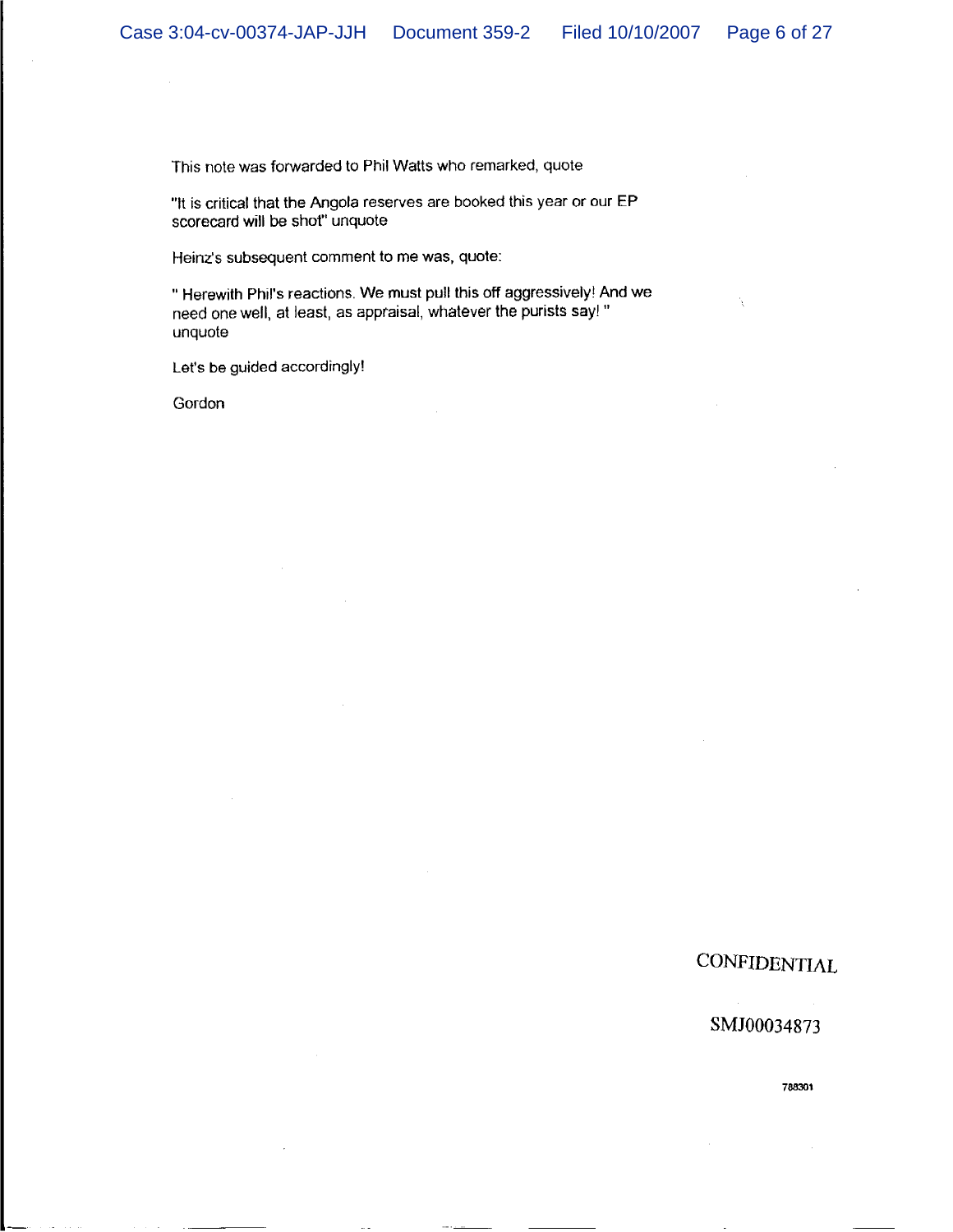Case 3:04-cv-00374-JAP-JJH

#### **NOTE**

From: G.R. Parry, EPG

5<sup>th</sup> September 2000

To: H.C. Rothermund, EPG  $Cc$ : S. Kakok, EPG M. Wink, EPG W.M. Kool EPG R.D. Aalbers, EPB-P G. Simon, Shell Dev. Angola (SDAN) R. Inglis, Shell Dev. Angola (SDAN)

#### Re: Proved Reserves Reporting Angola and Brazil

This note addresses the reserves questions raised at the EPG Meeting on 14<sup>th</sup> August 2000, following a meeting between EPG and Shell Angola staff with EPB-P on 22<sup>nd</sup> August 2000.

Proved reserves can be booked if it can be demonstrated that the development project of a discovered field is technically and commercially mature (and a market is expected to be available). Commercial maturity should be demonstrated over a sufficiently large range of possible scenario's (including all surface and subsurface uncertainties). A project is deemed commercial if the NPV7%  $@$  PSV14 > 0.

Booking of proven reserves is not necessarily tied to FID or to economic cut-off (VIR>0.35). Successful completion of a VAR, provided sufficient sub-surface knowledge was included, could support booking of proved reserves. Additional information should be acquired to reduce uncertainties and ensure likely economic development. In the case of Angola Block 18, a VAR 2 is planned for Q4 2000 and could assist with booking of some 300 MMbbls proven oil reserves in Angola by year end.

In marginal cases, especially in new areas where resource volumes are very close to commercial cut-off, reserves should not be booked.

The LE (Shell PSC entitlement) of proven reserves for the Greater Plutonio hub in Block 18 is 293 MMbbls (P85). This excludes the result of the latest well Paladio-1, which came in on prognosis (140 MMbbls expectation, 100%). SDAN will provide an updated proved reserves estimate for 3Q reporting.

The target in 2000 is to exceed the cut-off target of 750 MMbbls (100%) for the Greater Plutonio hub. The remaining two wells to be drilled in 2000 should achieve this, but in the case that one of the wells does not fulfill expectations, the operator and SDAN should investigate alternative economic development schemes with lower cut-off (around 600 MMbbls) to ensure that reserves can be booked 2000 year-end based on the currently discovered volumes.

The target for proven reserves for Angola on the EPG scorecard for 2000 is zero, the 2000LE of 293 MMbbls offsets the zero 2000LE for Nigeria SPDC where proved reserves have been frozen at ARPR 1.1.2000 numbers.

SDAN will also be requested to investigate whether discovered SFR volumes for the 'Mangancse' prospect in Block 18 (based on 3D seismic over the southerly extension of the

## CONFIDENTIAL

788402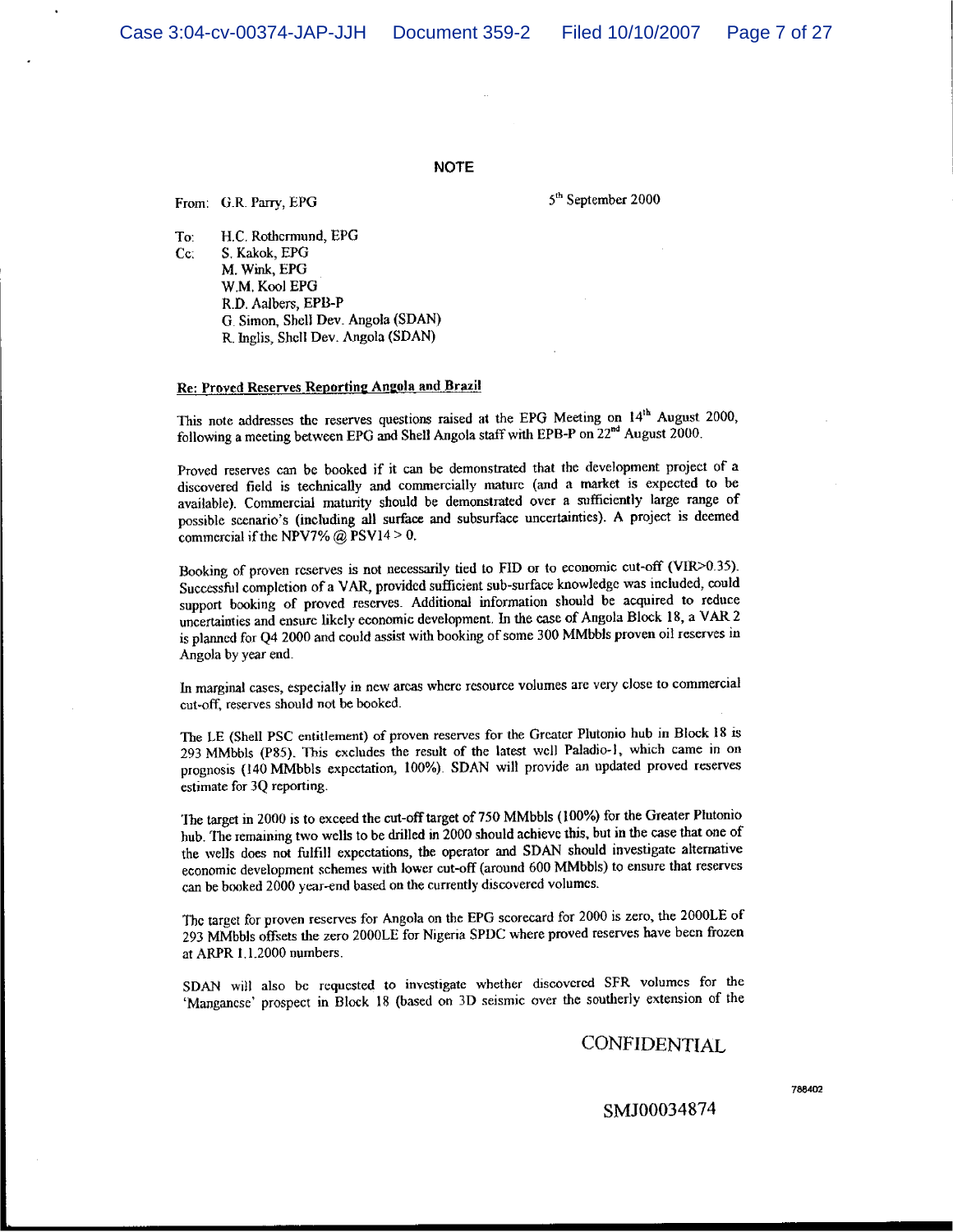Girassol/Dalia discoverry in Block 17) can be booked in 2000 (approx. 50 MMbbls MSV 100%). SDS will be requested to construct A technical case will be constructed to request BP (who are also a partner in Block 17) to open unitisation negotiations with TFE, as production from the Girassol field, currently under development is scheduled to commence in 2001.

Classification of wells as expex or capex is related to booking of proved reserves. Wells drilled outside the proven area, or to an unproven depth within the proven area, are classifed as expex. Only wells drilled inside the proven area (area to which proved reserves have specifically been attributed) to a proven depth are classifed as capex.

In the case of Angola, most of the wells being drilled in 2000 are testing new structures (Paladio and Cromio) so, although they have a high POS due to the high degree of confidence from the seismic calibration, they are still classified as exploration wells as no proved reserves have been booked. In the case of the Plutonio Salt Flank prospect, however, there may be a (strong) case to rc-classify this well as 'appraisal', as a prominent flat seismic event suggests the same OWC as penetrated in the nearby Plutonio-1 discovery well. The new prospect is testing a different channel feature (probably connected) over the same general structure and would prove up the high field reserves case. Although there are no plans to use the exploration well in the field development scheme, there might be sufficient technical justification (to be provided by SDS) to re-classify the funding of the well cost from expex to capex, if proved reserves are booked for the Greater Plutonio hub prior to spudding of the salt flank appraisal well.

SDAN also needs to investigate any complications versus PSC commitments if the Plutonio Salt Flank well is classified as 'appraisal' rather than 'exploration'. The well is due to spud in December 2000. Re-classification will reduce 2000 expex by about \$10 MM and increase 2000 capex by \$10 MM, impact on 2001 expenditure is that the expex will be reduced by about \$3 MM and the capex will be increased by the same amount.

In the case of Brazil, no funds, either expex or capex, have been allocated for appraisal drilling in 2000/2001, although in the case of exploration success, the need for further appraisal has been flagged. Logically, without appraisal funds no proven reserves can be booked, no FID can be taken and therefore no IBV addition will be achieved. On the EPG scorecard for 2000, proven reserves addition of zero is the mid point target for Brazil, but 100 MMbbls is an upside case subject to a major discovery in BC-10. With the delayed drilling in Brazil and lack of appraisal possibility in 2000 booking of proved reserves for Brazil in 2000 is highly unlikely.

In summary, therefore, it is likely that proven reserves in the order of 300 MMbbls will be booked for Angola by end 2000, offsetting the zero additions for Nigeria-SPDC. The possibility to reclassify the Plutonio Salt Flank well on the 2000 drilling sequence as appraisal and fund under CAPEX will be pursued by SDAN. In Brazil, no proven reserves will be booked for 2000. In the case of success in BC-10 and other blocks, however, booking of proved reserves in 2001 will require the allocation of funds for appraisal drilling in 2001.

## CONFIDENTIAL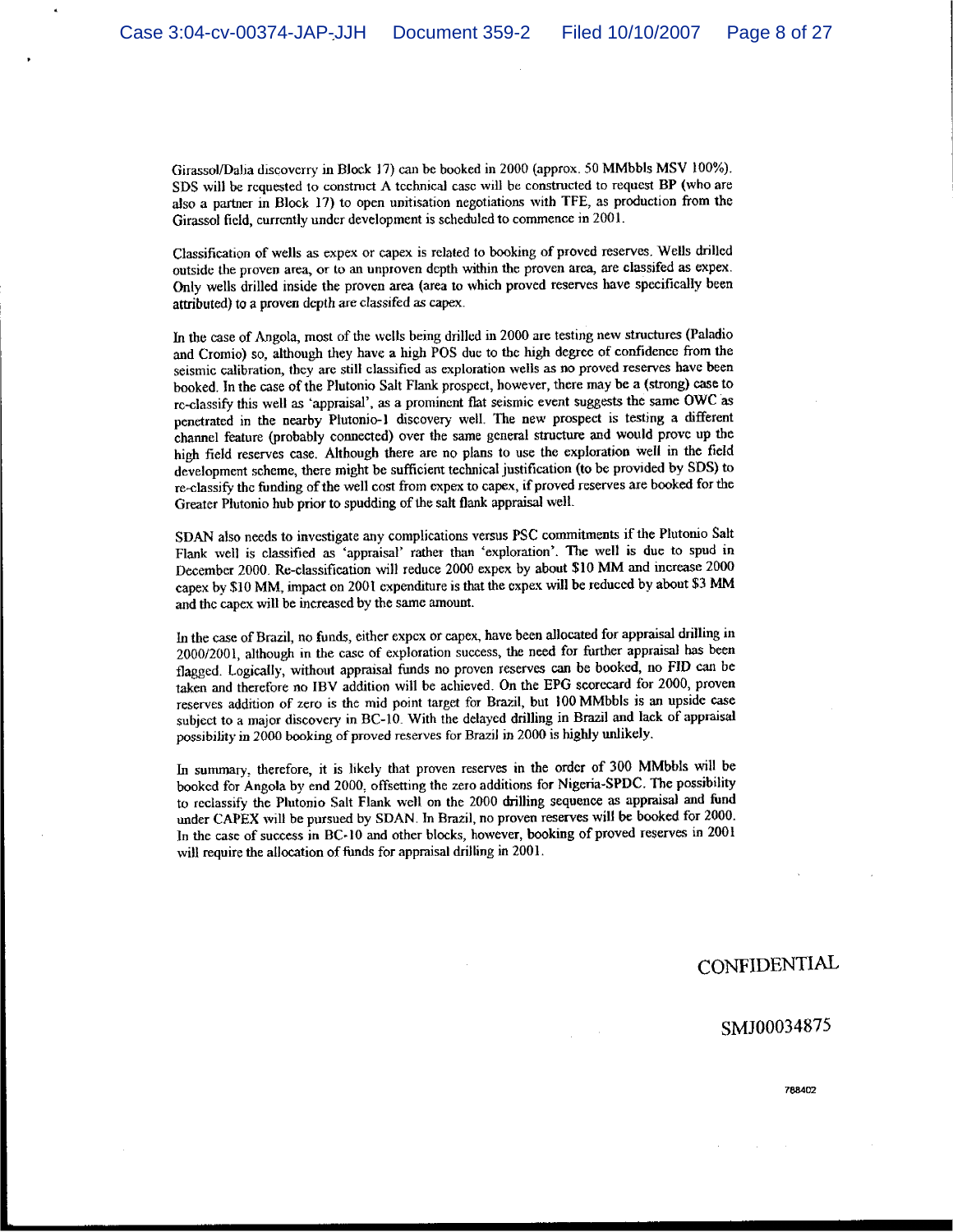| From:                 | Simon, Grigore G SIEP-SDAN-AM                            |
|-----------------------|----------------------------------------------------------|
| To:                   | Aalbers, Remco RD SIEP-EPB-P; Lovelock, Susan S SEPI-EPG |
| CC:                   | Parry, Gordon G SIEP-EPG                                 |
| BCC:                  |                                                          |
| <b>Sent Date:</b>     | 2000-10-30 09:18:36.000                                  |
| <b>Received Date:</b> | 2000-10-30 09:54:15.000                                  |
| Subject:              | RE: Angola - Reserves LE 3Q00                            |
| <b>Attachments:</b>   |                                                          |

Sue, Remco,

There is one detail that we have omitted to discuss/include in the Note, but we should keep it in mind. The Shell PSC Entitlement of the oil production is a function of the ROR, which ultimately is a reflection of the reserves and the development costs. SDS is working on the development scenarios, costs and economics. Their work will have a direct impact on the reserves that can be booked at the end of the year. Therefore, we should expect a variation of up to 15% up or down (very likely downwards) in the LE reserves, pending on the outcome of the latest economics. For the time being, to remain on the safe side, a figure of about 300MMbbls MSV or 225MMbbls proved Shell share PSC Entitlement looks realistic.

Regards,

Grigore

------Original Message-----From: Aalbers, Remco R.D. Sent: 27 October 2000 17:27 To: ROTHERMUND, H.C. Cc: LOVELOCK, S.; Simon, Grigore G.; PARRY, G. Subject: Angola - Reserves LE 3Q00

Heinz,

Understand from Sue that you would like to get an update on the Angola reserves position. She had to leave before the numbers were finalised so she asked me to send this.

Regards, Remco

=============

Proved Reserves LE - 293 mln bbl

This number is LE Shell PSC entitlement for the first hub

(Plutonio/Galio/Paladio/Cromio/Cobalto).

Plutonio estimates are under downward pressure as technical evaluation continues in Houston, in this case static modeling. Revision here may drop proved reserves to 265 mln bbl (being challenged). There is still

|                     | <b>EXHIBIT</b> |  |
|---------------------|----------------|--|
| PENGAD 800-631-6989 | <u> Karry</u>  |  |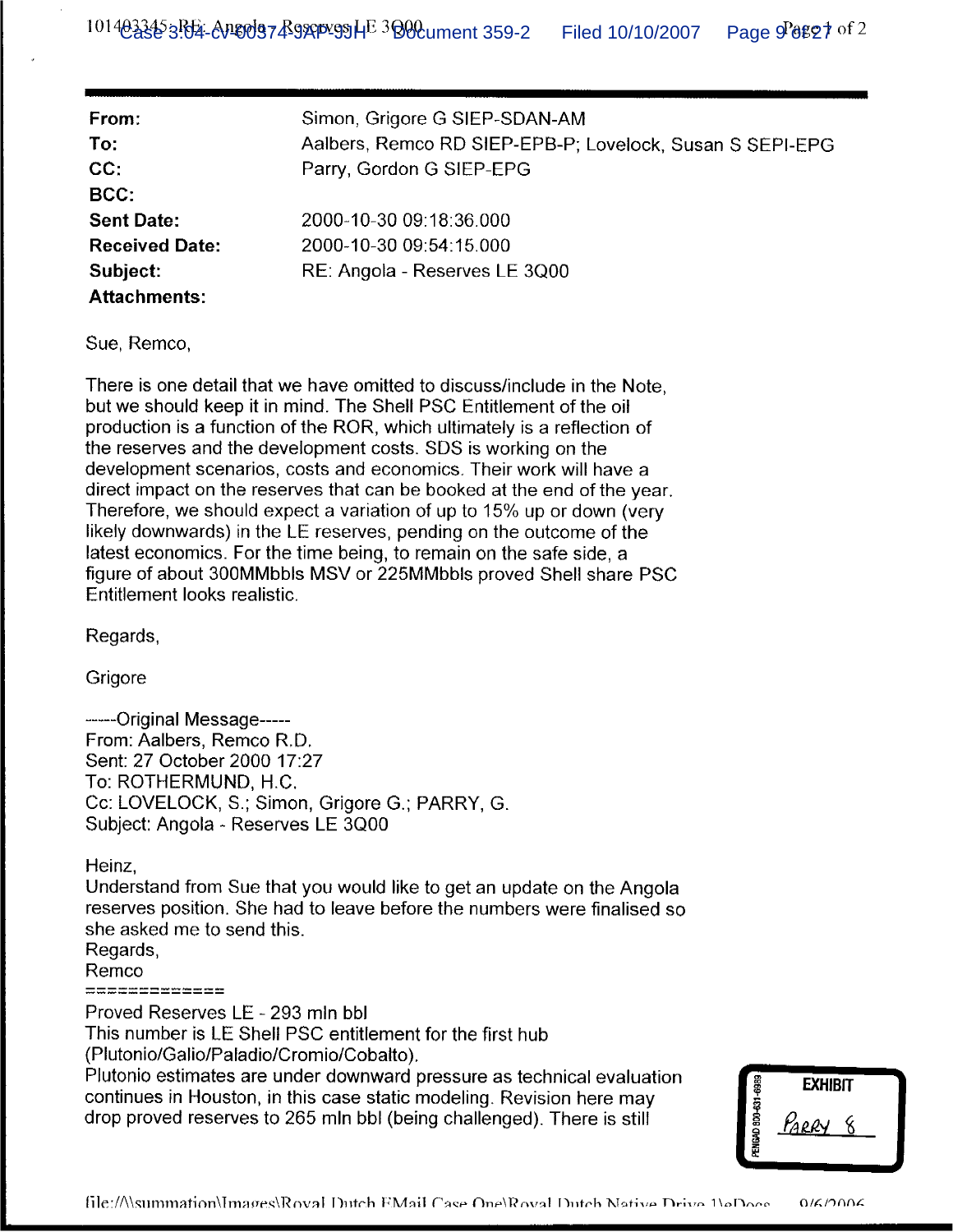some additional upside for Cobalto (if no gas is encountered) of 30 mln bbl, the well is currently being drilled, resulting in an upward range for proved reserves of 295 mln bbl. LE is still achievable.

Booking of any reserves is based on commerciality and here team is making progress. Positive NPV looks possible, (although peer review in Houston still in progress). Although current position does not meet screening VIR (which is being worked), this alone would not prevent reserves booking, which is based on commerciality test. Notional Development Plan is part of model, so in progress. Angola Team will maintain pressure on SDS in Houston.

We understand that BPA is not under any pressure to book further reserves this year, so will not book Block 18 reserves. Their target remains FID date (Sanction in BP's terminology), which overall is still good news for Shell. It would have been helpful if they also booked Blk 18, but understand we have deviated from partners before in our booking of proved reserves.

Another booking test is move from exploration licence to production licence. Team have reviewed PSC. View is that as long as venture declares commercial project within 24 months from formal notice of discovery there is automatic right to 25 year production licence. Formal Notices will no doubt be required, but there seems nothing legal to prevent reserves booking. Production term is long enough to support booking of reserves. Proved reserves booking will be visible externally and therefore available to Angolan Govt etc. We would not necessarily want to have this be seen as trigger FID for production licence and be committed to development expenditure. This is issue raised before, but not concluded - we really need to watch carefully. Will take up with team. Gordon and Martijn on return.

SFR Maturation to expectation reserves LE - 367 mln bbl Expectation reserves of 367 mln bbl is for 1st hub and includes same fields as above. Similar to proved reserves there is pressure on the Plutonio expectation estimate which might drop to SFR maturation to 328 min bbl, again possible upside for Cobalto of some 40 min bbl to 368 min bbl.

Given move within same year from SFR maturation to proved reserves we will get some bbls in both SFR maturation and proved reserves additions. Good news.

Susan Lovelock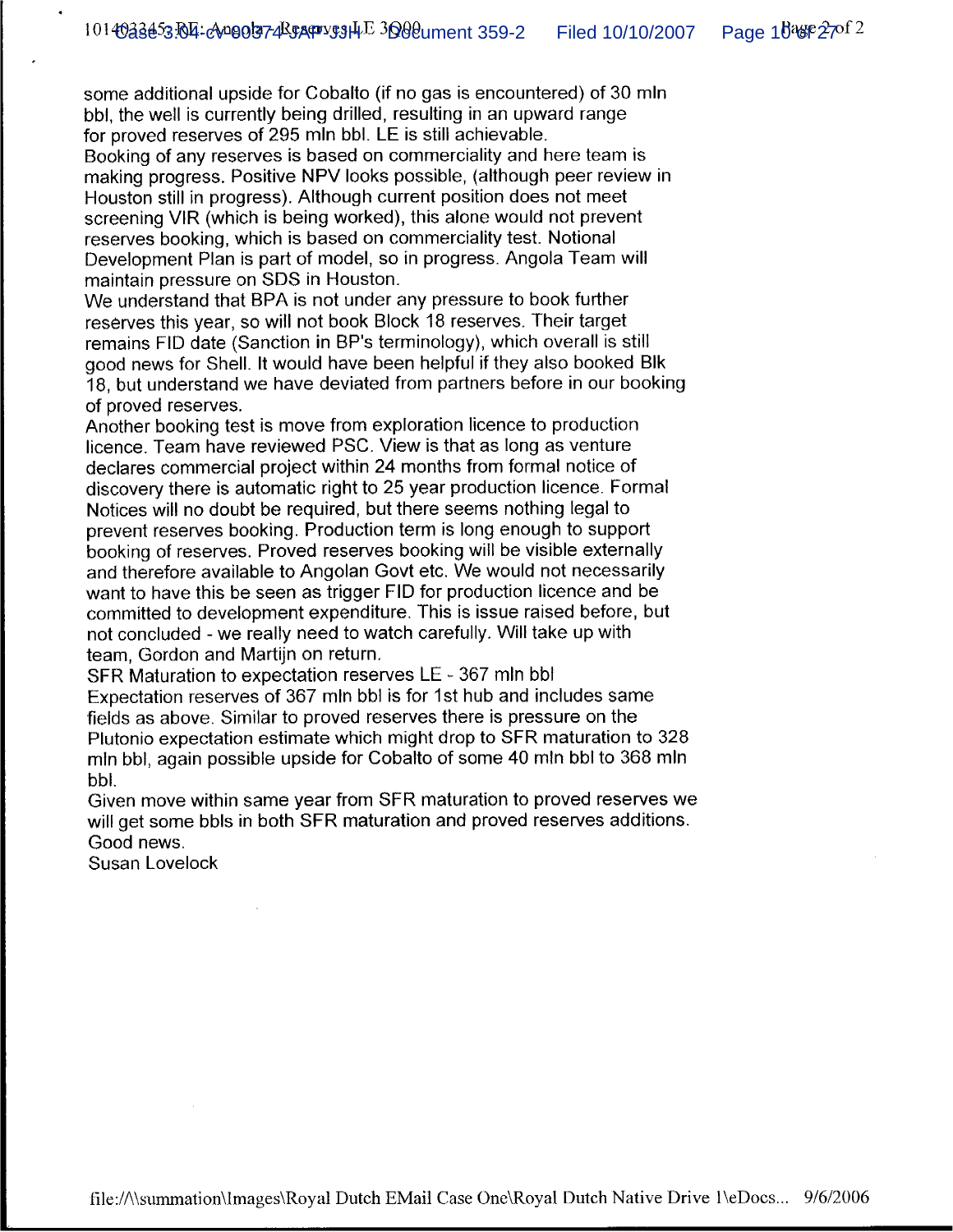.

| From:             | Aalbers, Remco RD SIEP-EPB-P                                                                      |
|-------------------|---------------------------------------------------------------------------------------------------|
| To:               | Parry, Gordon G SIEP-EPG                                                                          |
| CC:               | Minderhoud, Martijn M SEPI-EPG; Barendregt, Anton AA SIEP-EPB-<br>GRA; Lovelock, Susan S SEPI-EPG |
| BCC:              |                                                                                                   |
| Sent Date:        | 2000-11-21 14:00:19:000                                                                           |
| Received<br>Date: | 2000-11-21 14:00:19:000                                                                           |
| Subject:          | Angola - Proved reserves year end                                                                 |
| Attachments:      |                                                                                                   |

#### Gordon,

Could we sit down next week to discuss the Angola reserves issue and possible review. I would suggest to include Anton Barendregt for the review as the Group's Reserves Auditor.

Do you have a notional date? We are quickly nearing year end and I have planned leave over X-mas.

Regards,

Remco

---Original Message-From: Parry, Gordon G SIEP-EPG Sent: Wednesday, November 15, 2000 08:49 To: Aalbers, Remco RD SIEP-EPB-P; Lovelock, Susan S SEPI-EPG, Van Nues, Hans JWF SIEP-EPF Cc: Jespers, Bea BL SIEP-EPB-P; Minderhoud, Martijn M SEPI-EPG Subject: RE: Angola - Reserves LE 3000

Hans,

As you know, booking of reserves in Angola is a sensitive issue. You are right that the latest figures coming out of SDS are lower than the 293MM LE currently carried. This has been mentioned to Heinz Rothermund - he is still firmly of the opinion that reserves should be booked. SDS's more conservative figure (P85) has been challenged and more work is underway to come up with a more realistic figure that will still be economic. It is the intention to review this work again next month to come to a figure we can all live with. I suggest Remco is part of the review team. Just like in Florida, we have asked for a recount, and the

**CONFIDENTIAL** 

SMJ00035943

**EXHIBIT** HARRY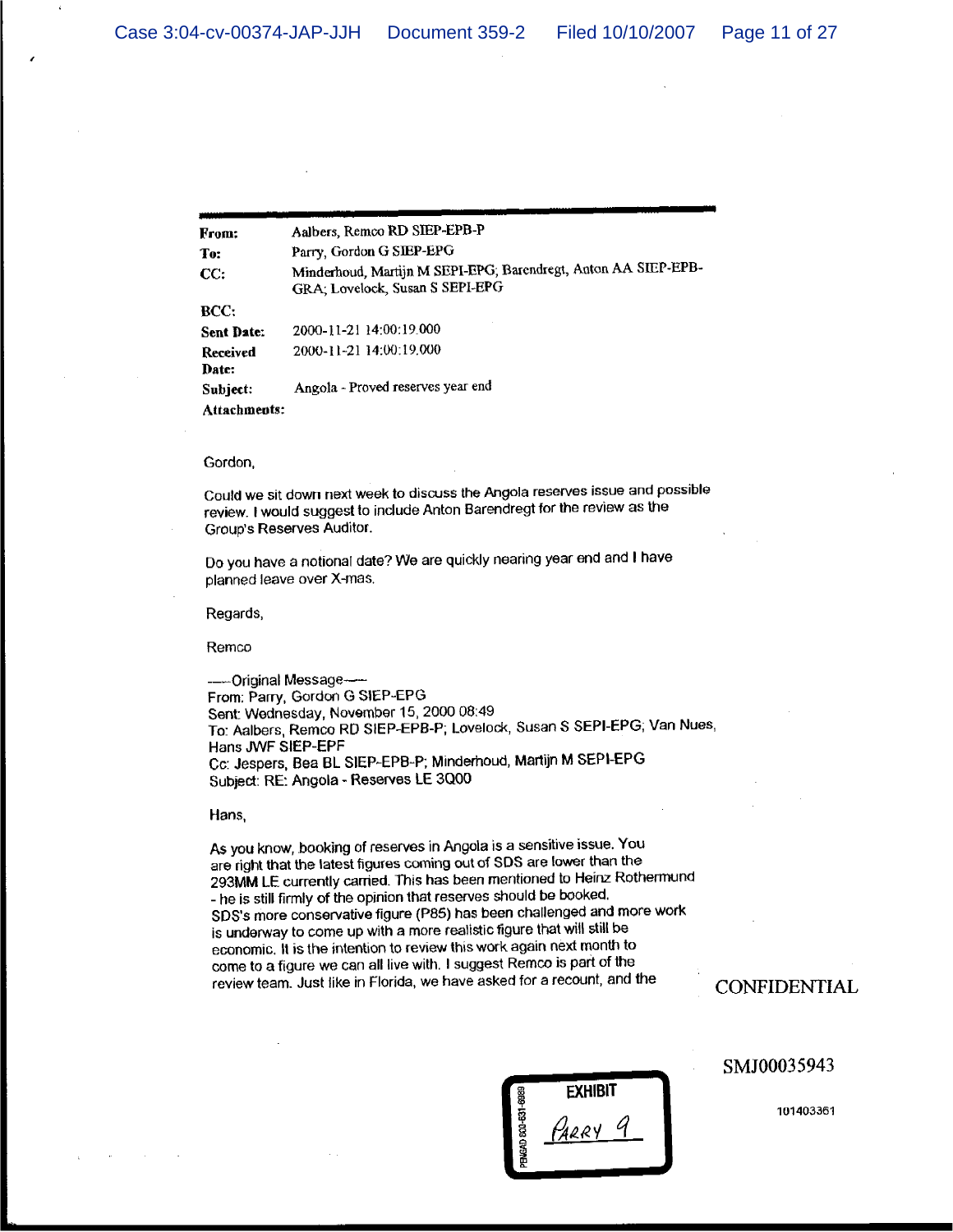magic number is around 300.

Regards, Gordon

----Original Message----From: VanNues, J.W.F. Sent: Tuesday, November 14, 2000 10:46 AM To: PARRY, G.; Aalbers, Remco R.D.; LOVELOCK, S. /SEPI/EPG Cc: Jespers, Bea B.L. /SIEP /EPB-P; MINDERHOUD, M. /SEPI /EPG Subject: RE: Angola - Reserves LE 3Q00 Importance: High

Gordon; Remco; Sue

With reference to page 15 of the VAR report it seems that booking of reserves for Angola may well be a stretch. It seems difficult to book reserves at all and if so, probably significant below current numbers hold in LE. The figure for Angola in LE September was 293 mln barrels while VAR indicates number of below 200 mln boe.

Considering the outcome of VAR (and depending on ongoing discussions) wonder whether in LE October Angola numbers should be adjusted downwards and full downside should be flagged so that ExCom is put fully in the picture. We need to close this out by Friday noon latest.

Regards

Hans

-----Original Message----From: PARRY G. Sent: 13 November 2000 14:26 To: Aalbers, Remco R.D. Co: VanNues, J.W.F.; LOVELOCK, S. Subject: RE: Angola - Reserves LE 3Q00

Remco,

When you are back in the office, we would like to discuss the Angola reserves situation with you, following a meeting with SDS in New Orleans last Wednesday. It is our intention to arrange a further peer review (including yourself) of the SDS work at a mutually convenient date next month to finalise the reserves submission before end 2000.

The outcome of VAR2 is being reported to Heinz tomorrow. As we expected. BP failed and will need to remedy some ten high urgency/high

**CONFIDENTIAL** 

SMJ00035944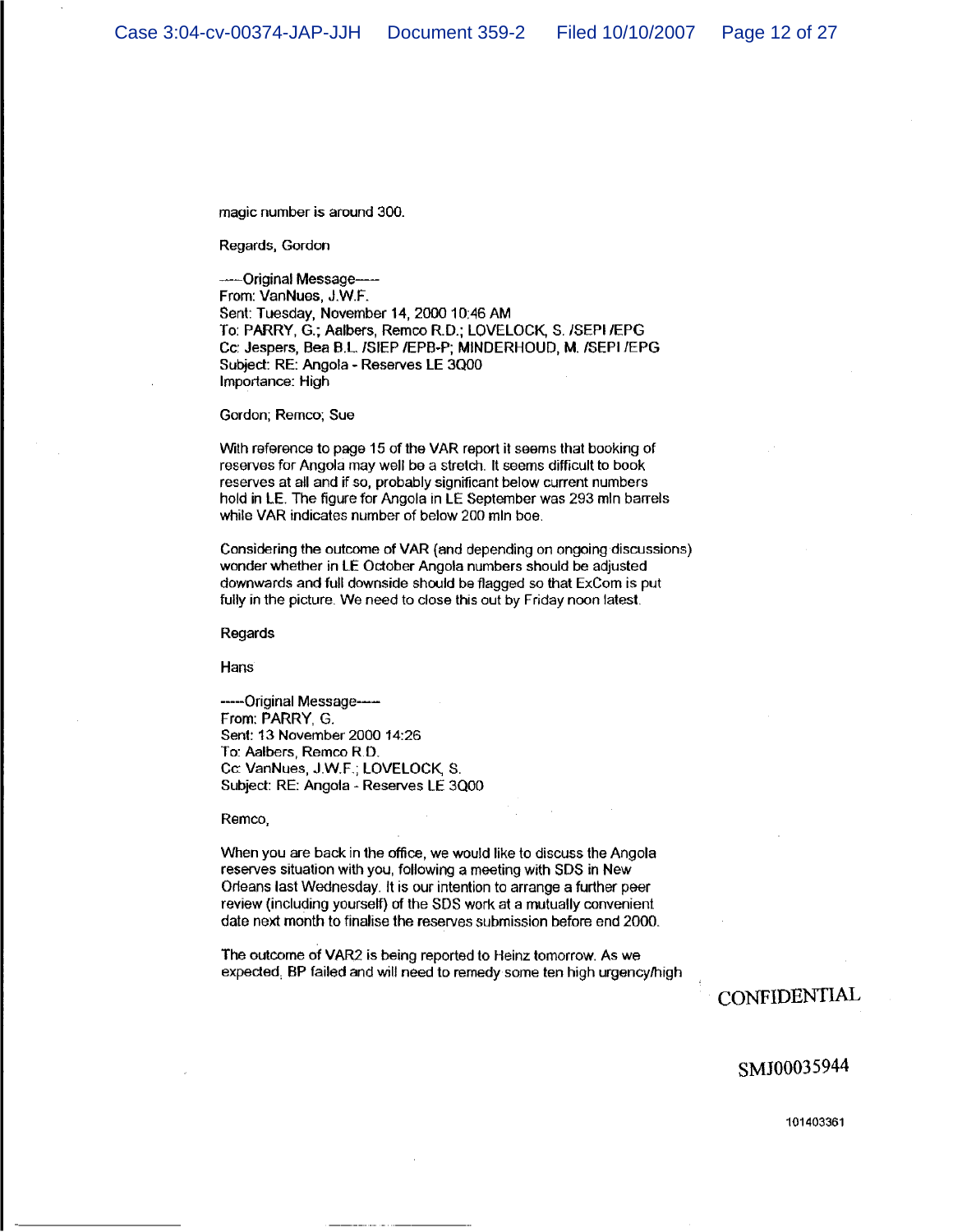importance category recommendations.

The VAR2 summary is attached.

Regards, Gordon

---Original Message-From: Aalbers, Remco R.D. On Behalf Of Aalbers, Remco R.D. Sent: Friday, November 10, 2000 12:27 PM To: LOVELOCK, S. Cc: PARRY, G.; VanNues, J.W.F. Subject: FW: Angola - Reserves LE 3000

Sue,

Has there been any progress on the outstanding Angola contractual issue and tech/com maturity vs proved reserves year end?

I am working on a number of possible add. proved reserves, which we might want to highlight as possible upside but we might have to balance with a possible downside for Angolo?

I have not heared from Gordon yet on the VAR position in Angola.

Regards,

Remco

----Original Message---From: Aalbers, Remco RD SIEP-EPB-P Sent: Friday, October 27, 2000 17:27 To: Rothermund, HC SEPI-EPG Cc: Lovelock, Susan S SEPI-EPG; Simon, Grigore G SIEP-SDAN-AM; Parry, Gordon G SIEP-EPG Subject: Angola - Reserves LE 3Q00

Heinz.

Understand from Sue that you would like to get an update on the Angola reserves position. She had to leave before the numbers were finalised so she asked me to send this. Regards, Remco  $\begin{tabular}{ll} \multicolumn{2}{l}{{\color{red}\hbox{}}}\end{tabular} \begin{tabular}{ll} \multicolumn{2}{l}{\color{blue}\hbox{}}\\ \multicolumn{2}{l}{\color{blue}\hbox{}}\\ \multicolumn{2}{l}{\color{blue}\hbox{}}\\ \multicolumn{2}{l}{\color{blue}\hbox{}}\\ \multicolumn{2}{l}{\color{blue}\hbox{}}\\ \multicolumn{2}{l}{\color{blue}\hbox{}}\\ \multicolumn{2}{l}{\color{blue}\hbox{}}\\ \multicolumn{2}{l}{\color{blue}\hbox{}}\\ \multicolumn{2}{l}{\color{blue}\hbox{}}\\ \multicolumn{2}{l$ Proved Reserves LE - 293 mln bbl This number is LE Shell PSC entitlement for the first hub

(Plutonio/Galio/Paladio/Cromio/Cobalto).

**CONFIDENTIAL** 

#### SMJ00035945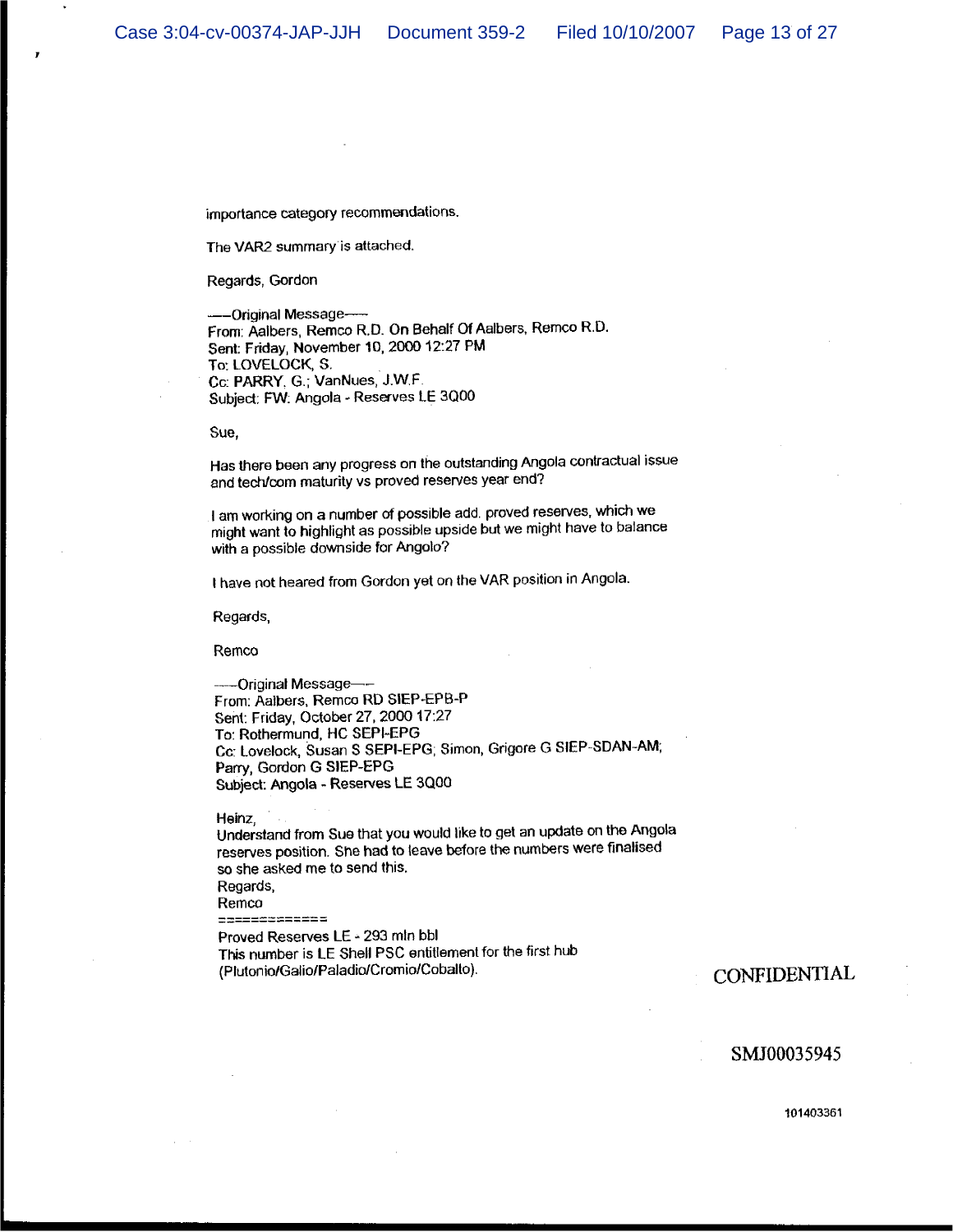Plutonio estimates are under downward pressure as technical evaluation continues in Houston, in this case static modeling. Revision here may drop proved reserves to 265 mln bbl (being challenged). There is still some additional upside for Cobalto (if no gas is encountered) of 30 mln bbl, the well is currently being drilled, resulting in an upward range for proved reserves of 295 mln bbl. LE is still achievable. Booking of any reserves is based on commerciality and here team is making progress. Positive NPV looks possible, (although peer review in Houston still in progress). Although current position does not meet screening VIR (which is being worked), this alone would not prevent reserves booking, which is based on commerciality test. Notional Development Plan is part of model, so in progress. Angola Team will maintain pressure on SDS in Houston.

We understand that BPA is not under any pressure to book further reserves this year, so will not book Block 18 reserves. Their target remains FID date (Sanction in BP's terminology), which overall is still good news for Shell. It would have been helpful if they also booked Bik 18, but understand we have deviated from partners before in our booking of proved reserves.

Another booking test is move from exploration licence to production licence. Team have reviewed PSC. View is that as long as venture declares commercial project within 24 months from formal notice of discovery there is automatic right to 25 year production licence. Formal Notices will no doubt be required, but there seems nothing legal to prevent reserves booking. Production term is long enough to support booking of reserves. Proved reserves booking will be visible externally and therefore available to Angolan Govt etc. We would not necessarily want to have this be seen as trigger FID for production licence and be committed to development expenditure. This is issue raised before, but not concluded - we really need to watch carefully. Will take up with team, Gordon and Martiin on return.

SFR Maturation to expectation reserves LE - 367 mln bbl Expectation reserves of 367 mln bbl is for 1st hub and includes same fields as above. Similar to proved reserves there is pressure on the Plutonio expectation estimate which might drop to SFR maturation to 328 min bbl, again possible upside for Cobalto of some 40 min bbl to 368 min bbl.

Given move within same year from SFR maturation to proved reserves we will get some bbls in both SFR maturation and proved reserves additions. Good news.

Susan Lovelock

## **CONFIDENTIAL**

## SMJ00035946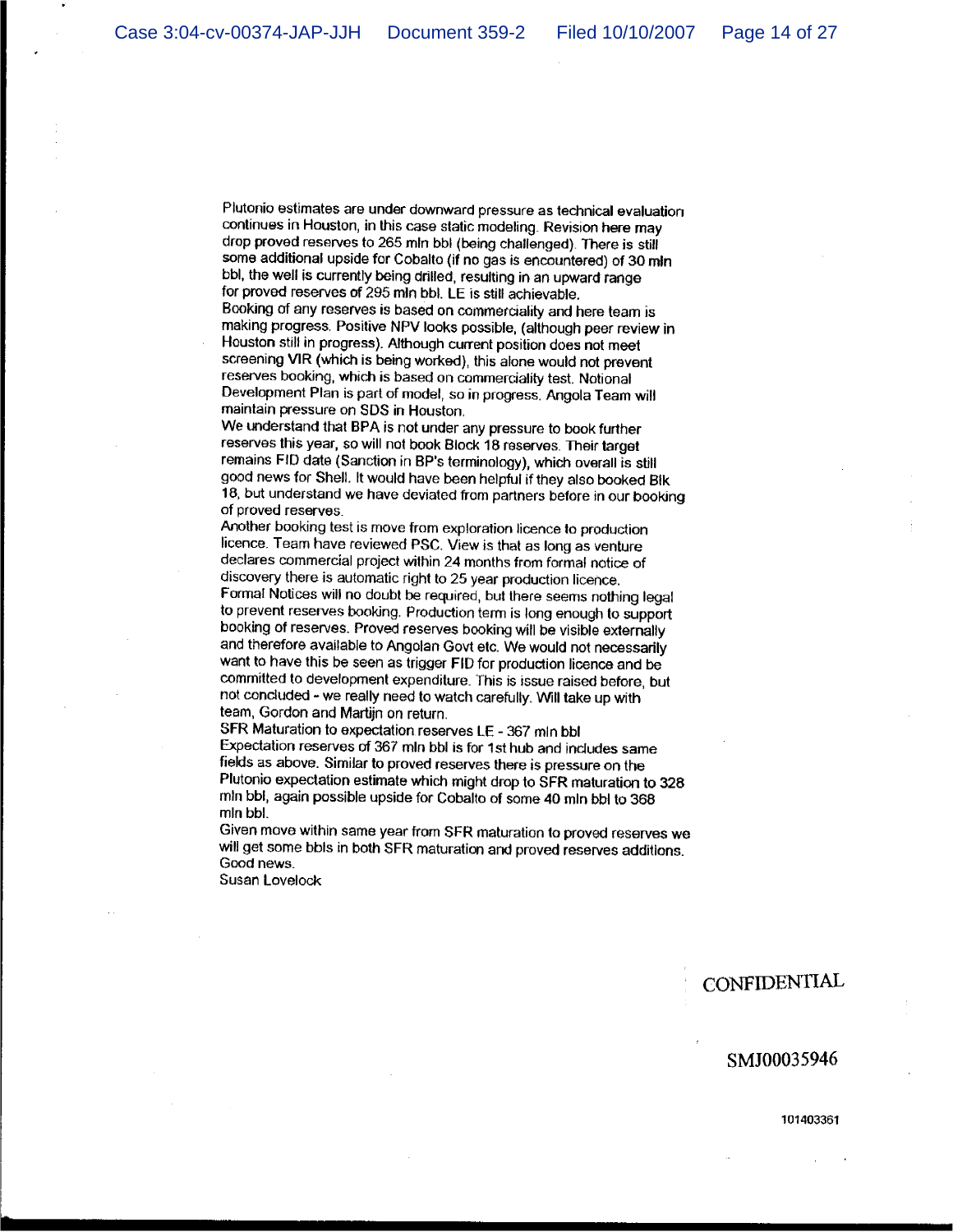| From:<br>To:<br>CC:   | Rothermund, HC SEPI-EPG<br>Bichsel, Matthias M SIEP-EPT-D<br>Lewis, Keith K SEPI-EPG; Lovelock, Susan S SEPI-EPG;<br>Minderhoud, Martijn M SEPI-EPG; Parry, Gordon G SIEP-EPG; |
|-----------------------|--------------------------------------------------------------------------------------------------------------------------------------------------------------------------------|
|                       | Wink, Maarten MN SEPI-EPG                                                                                                                                                      |
| BCC:                  |                                                                                                                                                                                |
| <b>Sent Date:</b>     | 2000-11-23 21:21:13.000                                                                                                                                                        |
| <b>Received Date:</b> |                                                                                                                                                                                |
| Subject:              | West Africa reserves 2000                                                                                                                                                      |
| <b>Attachments:</b>   |                                                                                                                                                                                |

Matthias.

I would describe the problem differently. There has been a historical shift, in the past two to five years. Ever since we are reviewing booking of reserves closely, in the context of financial results and our focus on actual performance, the old focus on exploration success and the much "looser" talk about reserves has become obsolete. Yet, particularly amongst explorers, and whenever we book a technical success, we forget that volumes found with an "exploration mindset" are not the same as reserves defined in terms of Financial results. And this we must get after and communicate with greater focus.

Regards **Heinz** 

-----Original Message-----From: Bichsel. Matthias M. /777264 Sent: 23 November 2000 14:00 To: ROTHERMUND, H.C.; PARRY, G. Cc: Lewis, Keith K.; LOVELOCK, S.; MINDERHOUD, M.; WINK, M.N.; Bichsel, Matthias M. /777264 Subject: RE: West Africa reserves 2000

Heinz,

I don't think it is an issue of doing reservoir engineering properly but an issue of definition. An age-old problem in Shell.

We often quote success volumes pre-drill and in case of success than adjust net pay and other parameters across the whole structure to reflect what we found. These then are volumes for the whole structure volumes that indeed are likely there, but because of the way we have to book proved reserves, non-connected bodies etc are very heavily discounted, particularly in virgin areas such as block 18 - and Angola as a whole.

|                     | <b>EXHIBIT</b> |  |
|---------------------|----------------|--|
| PENGAD 800-631-6989 | WARRY          |  |
|                     |                |  |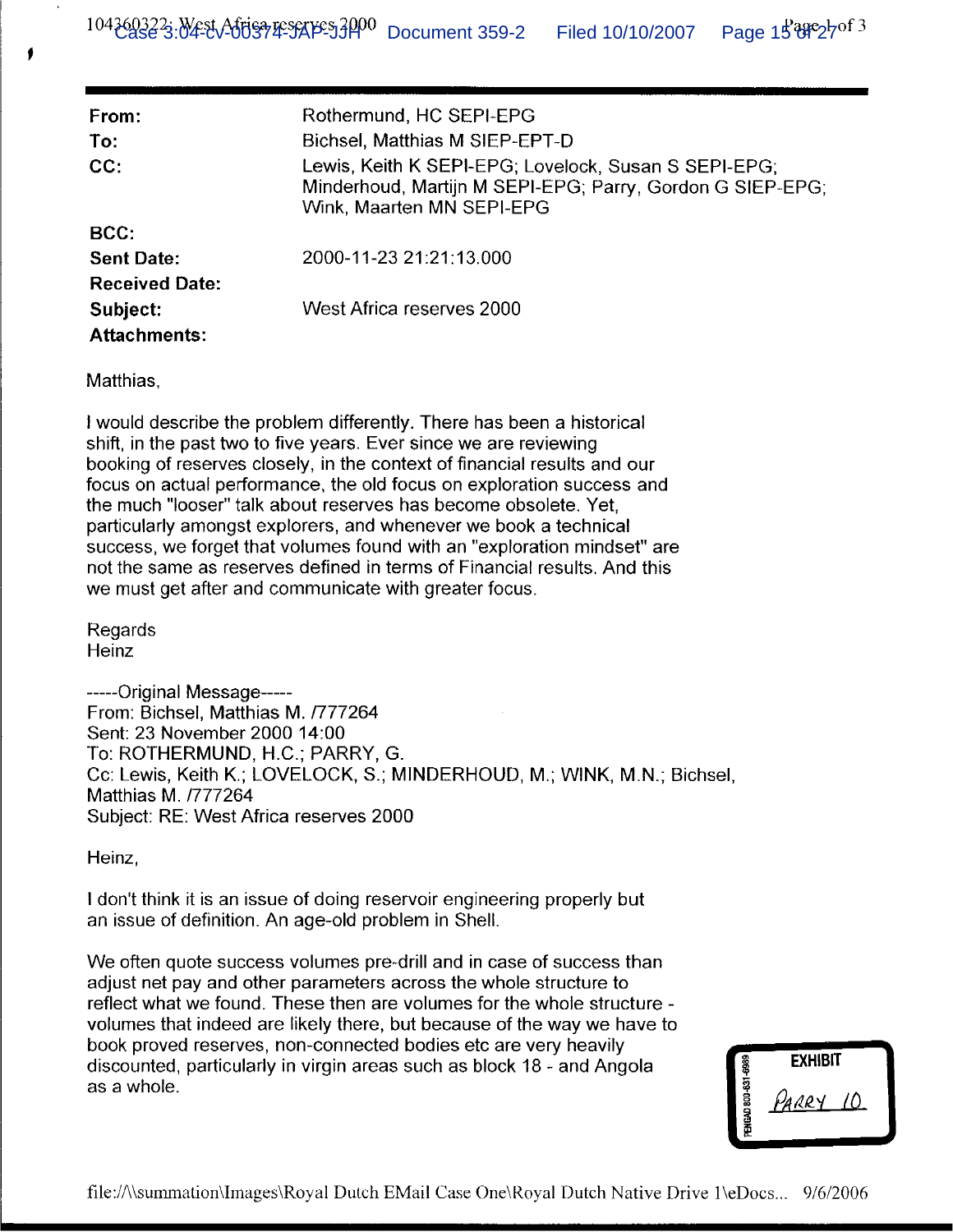What my comment referred to was that the information on what we can book as proved reserves with one exploration well was pre-mature when reported in mid-year and, hence, when used for the global reserves monitor, not "correct" information.

Best regards, **Matthias** 

-----Original Message-----From: Rothermund, HC SEPI-EPG Sent: 23 November 2000 01:21 To: Parry, Gordon G SIEP-EPG Cc: Bichsel, Matthias M SIEP-EPT-D; Lewis, Keith K SEPI-EPG; Lovelock, Susan S SEPI-EPG; Minderhoud, Martijn M SEPI-EPG; Wink, Maarten MN **SEPI-EPG** Subject: West Africa reserves 2000

Gordon,

I am obviously disappointed by the attached information. In some way, however, we can say that it was not for lack of trying. Equally, however, I am concerned about the the second paragraph in the e-mail, since it states that we simply made an error, and this I do not understand! What does this statement refer to, and why is it only now that we realise that we are not doing our reservoir engineering "properly"?

Regards Heinz

-----Original Message-----From: Bichsel, Matthias M. /777264 Sent: 22 November 2000 01:28 To: ROTHERMUND, H.C. Cc: Warren, Tim T.N. Subject: West Africa reserves 2000

Heinz,

I am responding to your e-mail from 29th October regarding reserves booking in Angola. I attach a note that addresses the issue in the wider context of West Africa, since we are also working on identifying additional volumes in Bonga.

As you will have heard already, the earlier quoted figures of some 300 MMB of proved reserves to be booked in 2000 were incorrect and represent volumes of entire structures rather than what can be booked with confidence in 2000, and in accordance to SEC rules and Shell guidelines.

I can assure you that I am personally pushing and cajoling my staff to get the most out of what is possible. Contrary to what you have heard,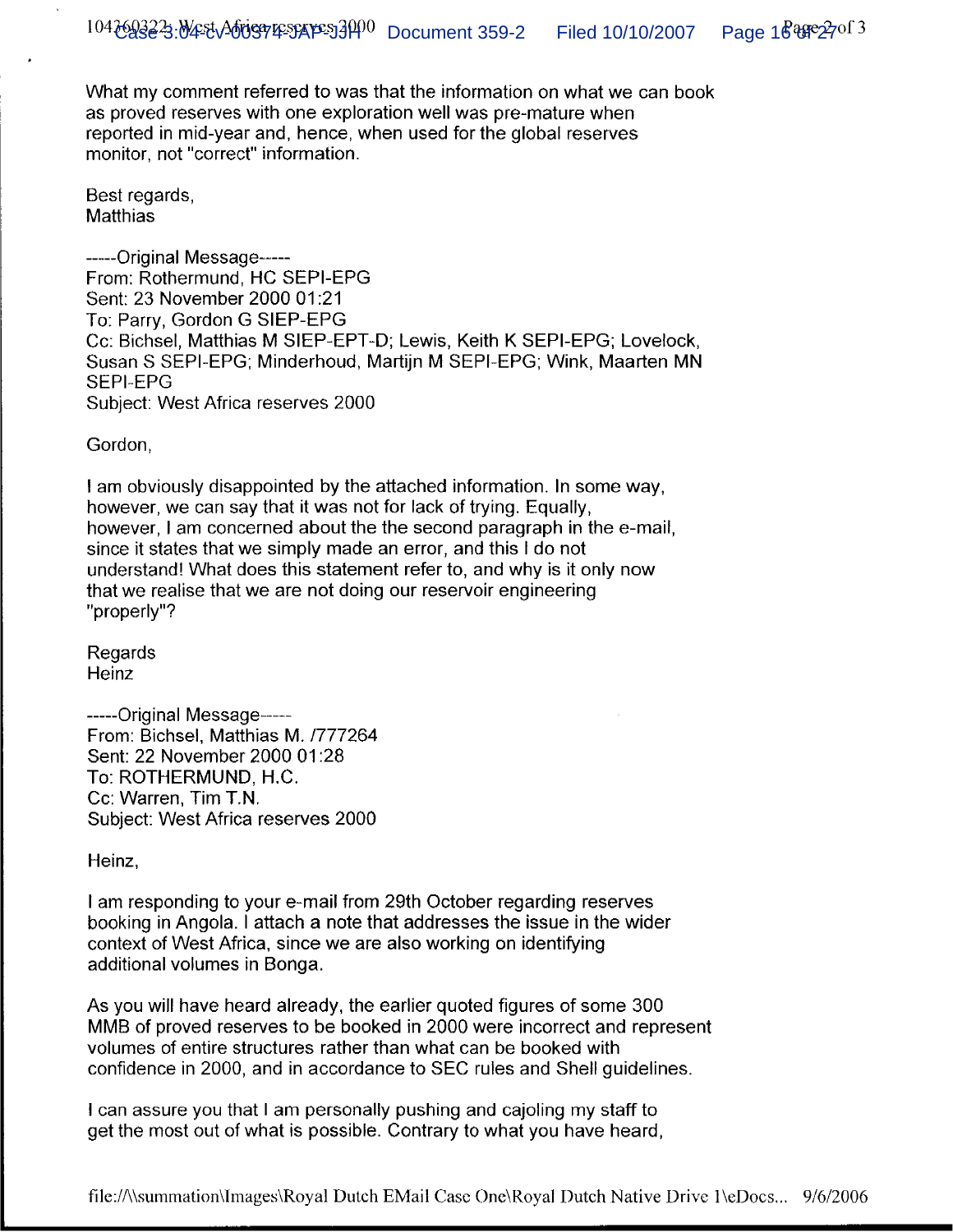we are not "covering our back side" and are "overly conservative" but are exploring every avenue to trying to increase reserves bookings.

The current total reserves booking potential is, on a P50 basis, 195 to 315 MMB and on a P85 (proved) basis 130-190 MMB. I have asked for another set of eyes of reservoir engineering expertise from SepTAR and SEPCo to ensure that we are not missing anything and literally leave no stone unturned at our next peer review session.

Regards, Matthias

 $\bullet$ 

 $\ddot{\phantom{1}}$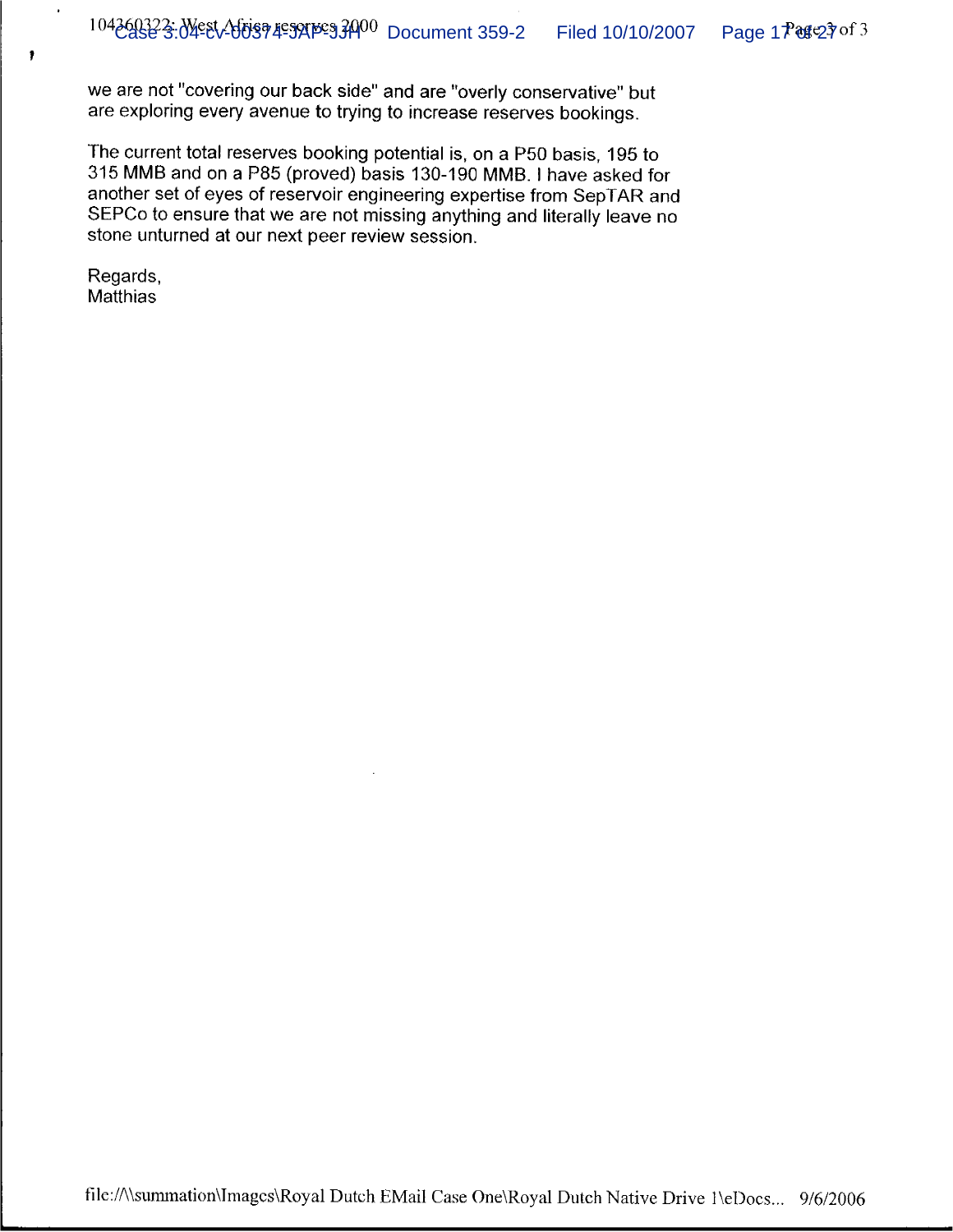| From:                 | Rothermund, HC SEPI-EPG                                    |
|-----------------------|------------------------------------------------------------|
| To:                   | Watts, Phil PB SI-MGDPW                                    |
| CC:                   |                                                            |
| BCC:                  |                                                            |
| <b>Sent Date:</b>     | 2000-11-23 21:21:13.000                                    |
| <b>Received Date:</b> | 2000-11-23 21:22:13.000                                    |
| Subject:              | West Africa reserves 2000                                  |
| <b>Attachments:</b>   | West Africa reserves $2000(R)$ , West Africa reserves 2000 |

Phil.

For interest, some further correspondence on this sorry subject.

Regards Heinz

-----Original Message-From: Bichsel, Matthias M. /777264 Sent: 23 November 2000 13:50 To: MINDERHOUD, M.; PARRY, G. Cc: Aalbers, Remco R.D.; Lewis, Keith K.; Lohr, Fran F.A. /157182; LOVELOCK, S.; ROTHERMUND, H.C.; WINK, M.N.; Sears, Richard R.A. /172889; Knight, Barry B.P. /777890 Subject: RE: West Africa reserves 2000

Martijn.

we obviously need to involve our RE and reserves auditors in your questions. An observation I can make however and that it is not necessary to penetrate ALL channels. It is one of confidence and using analogue settings. At the moment we only have Bonga and as you know in Bonga, we did not penetrate each and every reservoir body, but with the appraisal wells results and the ensuing seismic calibration, a strong story can be built to support booking of proved reserves (proved is the operative word here) over a whole hc bearing structure. This was the main comment by the reserves auditors that we do not have any appraisal data and little understanding of the reservoir model in block 18 (as you may have heard, whilst we have at least Bonga from West Africa, bp is using North Sea analogues!) Incidentally that also applies to Bonga, where SDS has identified significant in-field scope, in somewhat deeper horizons, but because they have not yet been penetrated we cannot booked proved reserves. As you know the development drilling campaign has built in exploratory/appraisal elements exactly for this reason.

I still believe in the large volumes in block 18, that, given a programme of appraisal (which I don't think needs to be overly ambitious) are realisable as booked reserves in the short term.

|                     | <b>EXHIBIT</b> |
|---------------------|----------------|
| PENGAD 800-631-6989 | PARRY          |
|                     |                |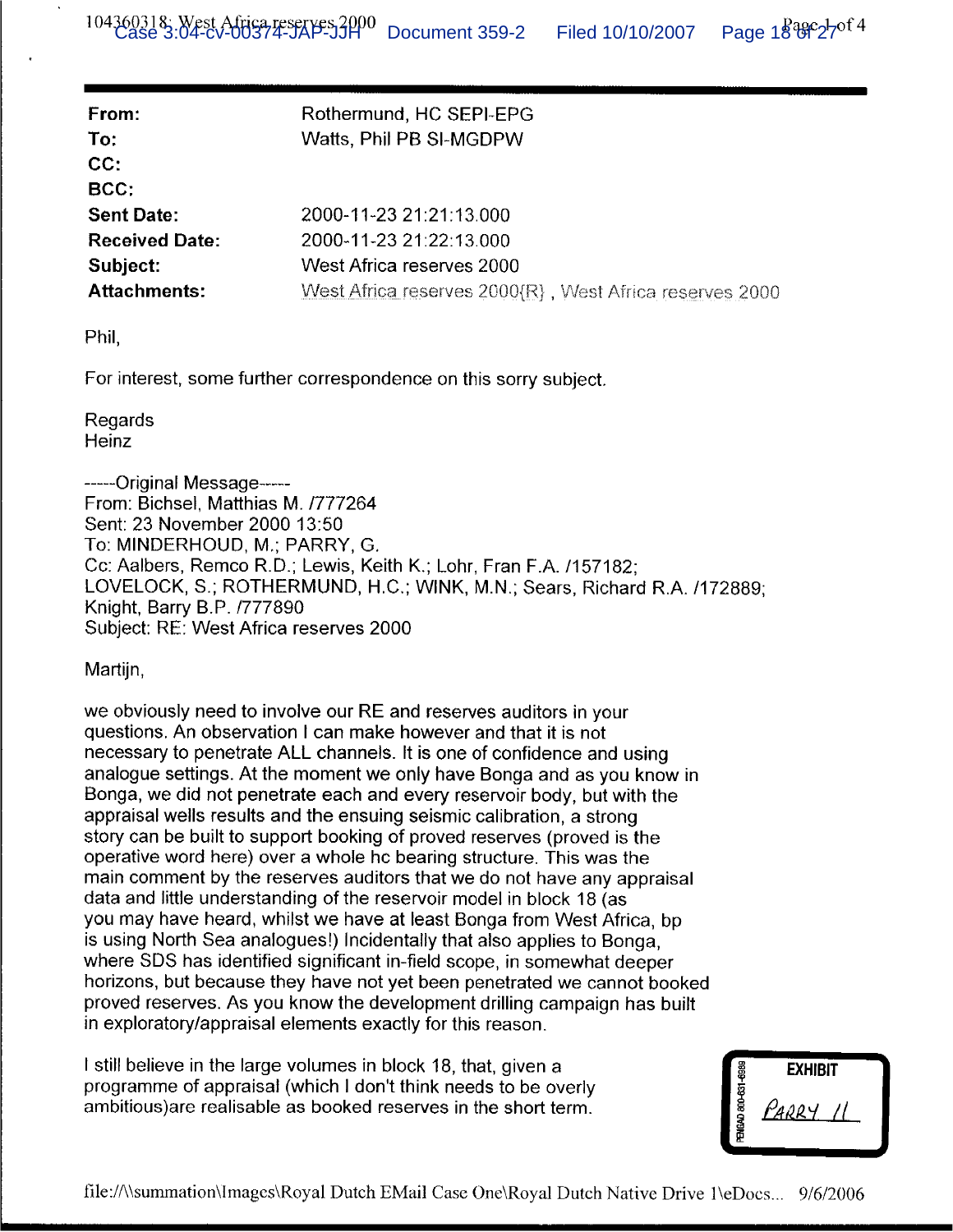Re. GoM, please be assured that we are using SEPCo reservoir engineers AND the SEPCo reserves auditor to ensure that we capture all possibilities regarding booking away from well penetration. I do not believe that we are missing a trick here, but I agree that we need to be continuously vigilant.

Let me know when you want to meet.

## Matthias

-----Original Message-----From: Minderhoud, Martijn M SEPI-EPG Sent: 23 November 2000 03:51 To: Bichsel, Matthias M SIEP-EPT-D; Parry, Gordon G SIEP-EPG Cc: Aalbers, Remco RD SIEP-EPB-P; Lewis, Keith K SEPI-EPG; Lohr, Fran FA SIEP-EPB; Lovelock, Susan S SEPI-EPG; Rothermund, HC SEPI-EPG; Wink, Maarten MN SEPI-EPG Subject: RE: West Africa reserves 2000

Gordon, Matthias,

can we have another meeting shortly to address these issues, as I think they are of wider consequence for deep water settings.

If I understand Matthias e-mail correctly, the originally quoted volumes are the MSV (pre-drill) and SFR (after discovery) of the ENTIRE PROSPECTIVE STRUCTURE; this may comprise a complex of individual channels, the total of which makes up the number. For proved reserves booking, a very strict rule appears to apply, essentially related to PENETRATED hydrocarbon occurrences; obviously, in a complex channel setting potentially only a subset of the total is being penetrated and the remainder can only be booked as proved reserves after penetration thru appraisal wells. This I think is the "incorrect" that Matthias refers to.

A number of questions come to mind:

- how many of additional appraisal wells are required prior to taking **FID** 

- is that taken into account in the pre-drill economics?

- for new prospects, how are we going to define pre-drill MSV, when we know we are not going to penetrate all channels in the well?

I could see the dilemma of first wells not penetrating enough channels to make an economic development if taken strictly. To make it pre-drill,

would require the entire structure volume to be quoted for

MSV/expectation purposes; however, after discovery only a smaller volume is bookable as reserves, but even that only if we have proven up the additional reserves through appraisal, to demonstrate an FID-able project. It means spending more money to prove up the necessary reserves, is that still economic? How does this impact the attractiveness of Block 34, the SNEPCO UDW blocks or Brazil? We may come to the conclusion that economic exploration wells cannot be drilled in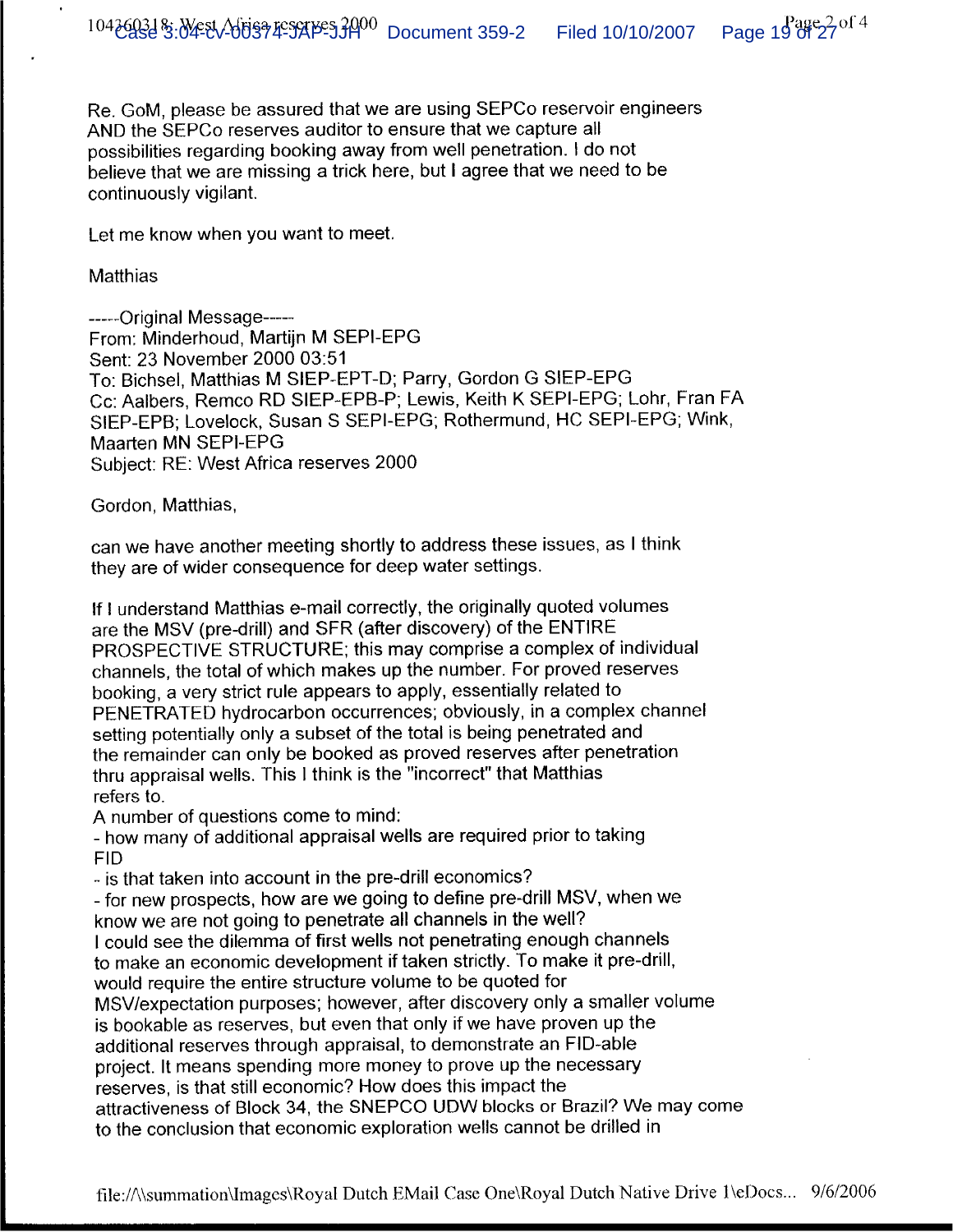these settings; if that is correct, are we doing the right thing here then?

How did the GoM overcome these problems, which they must have also faced in drilling turbidite channels. I hope there are some learnings exportable.

Martijn

 $\bullet$ 

------Original Message------From: ROTHERMUND, H.C. Sent: 23 November 2000 08:21 To: PARRY, G. /SIEP /EPG Cc: MINDERHOUD, M. /SEPI /EPG; WINK, M.N. /SEPI /EPG; LOVELOCK, S. /SEPI /EPG: Lewis, Keith K. /SEPI /EPG: BICHSEL, MATTHIAS M. /SIEP /EPT-D /777264 Subject: West Africa reserves 2000

Gordon,

I am obviously disappointed by the attached information. In some way, however, we can say that it was not for lack of trying. Equally, however, I am concerned about the the second paragraph in the e-mail, since it states that we simply made an error, and this I do not understand! What does this statement refer to, and why is it only now that we realise that we are not doing our reservoir engineering "properly"?

Regards Heinz

-----Original Message-----From: Bichsel, Matthias M. /777264 Sent: 22 November 2000 01:28 To: ROTHERMUND, H.C. Cc: Warren, Tim T.N. Subject: West Africa reserves 2000

Heinz,

I am responding to your e-mail from 29th October regarding reserves booking in Angola. I attach a note that addresses the issue in the wider context of West Africa, since we are also working on identifying additional volumes in Bonga.

As you will have heard already, the earlier quoted figures of some 300 MMB of proved reserves to be booked in 2000 were incorrect and represent volumes of entire structures rather than what can be booked with confidence in 2000, and in accordance to SEC rules and Shell guidelines.

I can assure you that I am personally pushing and cajoling my staff to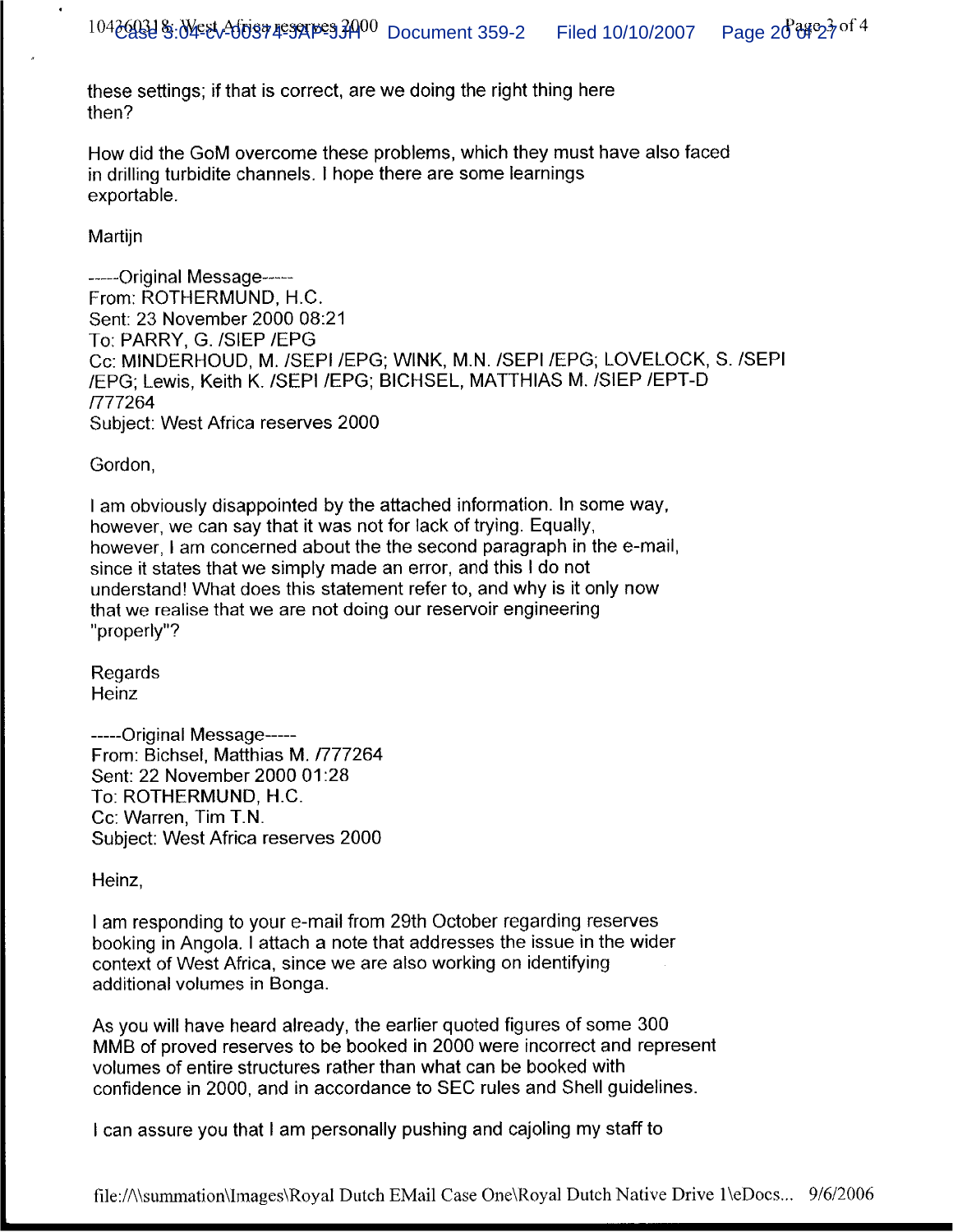get the most out of what is possible. Contrary to what you have heard, we are not "covering our back side" and are "overly conservative" but are exploring every avenue to trying to increase reserves bookings.

The current total reserves booking potential is, on a P50 basis, 195 to 315 MMB and on a P85 (proved) basis 130-190 MMB. I have asked for another set of eyes of reservoir engineering expertise from SepTAR and SEPCo to ensure that we are not missing anything and literally leave no stone unturned at our next peer review session.

Regards, Matthias

 $\bullet$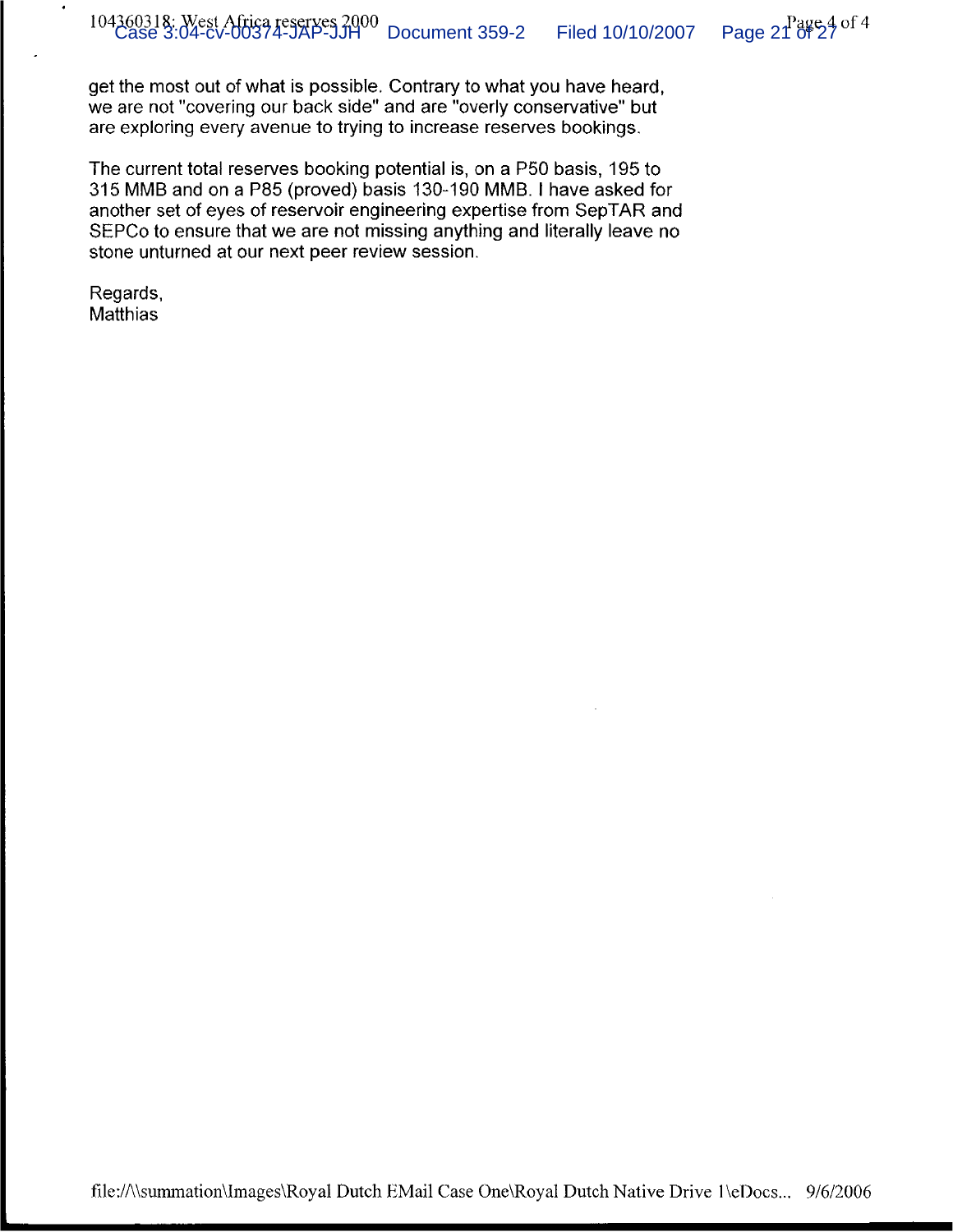| From:                    | PARRY, G.                                                               |
|--------------------------|-------------------------------------------------------------------------|
| To:                      | Inglis, Robert R.B. /SIEP /SDAN-AM; Simon, Grigore G. /SIEP<br>/SDAN-AM |
| CC:                      |                                                                         |
| BCC:                     |                                                                         |
| <b>Sent Date:</b>        | 2000-12-07 12:53:24.000                                                 |
| Received<br>Date:        | 2000-12-07 12:53:37.000                                                 |
| Subject:<br>Attachments: | FW: Angola Block 18 reserves meeting                                    |

----Original Message-From: PARRY, G. Sent: Thursday, December 07, 2000 12:03 PM To: Hines, Ian I. /SIEP /EPT-DE /777319 Cc: WILHELM, CHANDLER C.T. /SIEP /EPT-DE /136060; KNIGHT, BARRY B.P. /SIEP /EPT-DE /777890 Subject: Angola Block 18 reserves meeting

lan,

J

After a discussions in Rijswijk yesterday with Anton, Remco, Rob, Grigore and myself, please find below a list that summarises the main issues that we would like to discuss in our meeting on Reserves Booking on December 12 in Houston. I have had the opportunity to discuss all these issues with Rich this morning.:

#### Meeting OBJECTIVES:

- to demonstrate technical & commercial maturity of reserves volume (if any) to be booked, supported by proper economic estimate.

Proposed OUTLINE of the Presentation"

- Overview discovered fields

- Details per field:
- \* maps, cross-sections, exploration well summary, well-test results
- \* geological summary static model connectivity
- \* volumetrics, what are high confidence areas and why

\* uncertainties on all input parameters

\* recovery factors linked to development scenario (#wells prod, WI, GI & WD)

# **EXHIBIT** Parry

NGAD 800-631-69

## **CONFIDENTIAL**

107987495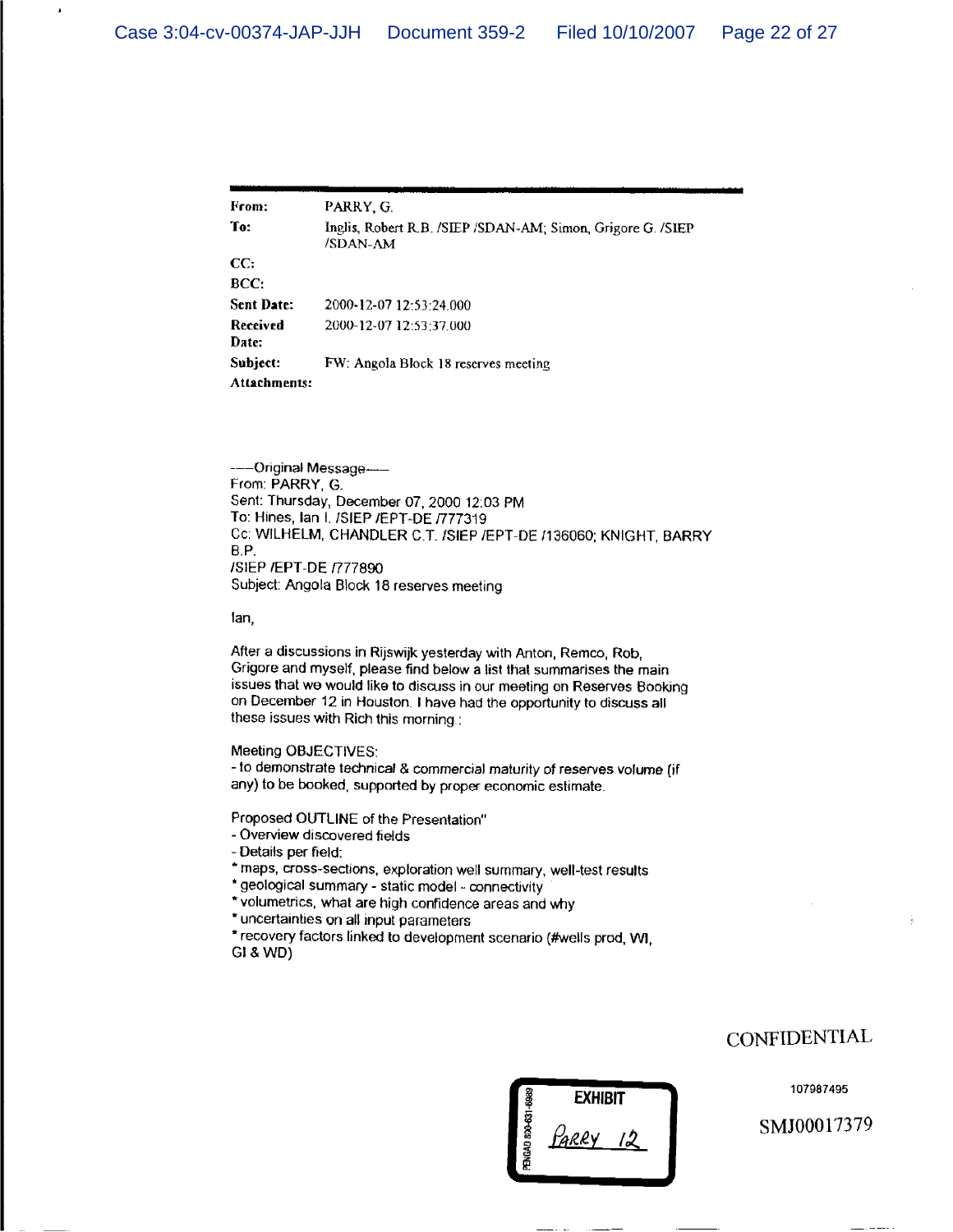\* demonstrate what RF are based on (dynamic model, analogue ...) \* support initial well rates & well design linked to well test results & UR/well

\* production profile for proposed scenario

\* support for cost estimates wells, facilities, manifold, pipelines  $(incl. km)$ 

" cost gas injection option.

\* opex estimates

- Economics for full 1st hub at P85 and P50

- Economics for minimum development (note each 'satelite' should be commercially viable ...) P85 & P50

It is understood that the reserves work done to date by the SDS team has focused on ranges of in-place volumes and recovery factors from analogue reservoirs. The crucial link with actual numbers of wells required to obtain those RFs seems underdeveloped. Only by postulating numbers and locations of wells (plus their initial rates and reserves) can we judge whether we have an economic project or not.

Questions that are likely to be asked at this meeting:

\* How did we determine the cut-off for delineating 'high confidence areas' in the volumetrics? (Note that SEPTAR (Alan Jackson) have prepared for SEPCO a useful set of criteria to judge pay continuity from well data - ask Rod Sidle or John Bickley for details)

\* How did we determine initial rates for the development wells? What is the foreseen well lift (solution gas, ESPs?). Are improvements feasible (e.g. horizontal wells)?

\* Do we have analogue data showing well rates and recoveries as a function of pay thickness, net-to-gross etc? Could these data perhaps also be generated by notional reservoir models? (Note that SEPCO use an empirical reference set of producer-injector continuity functions vs well spacing for a variety of reservoir types (sheets, channels, thin beds) - ask Rod Sidle or AJ Durrani for details)

\* Do we have economics (number of wells, initial rates) associated with the low and expectation case reserves we have at present in these fields and are they robust?

\* If not, is there an obvious first set of fields / reservoirs that could support a low cost stand-alone or first stage development (rented FPSO etc), which would allow us to book these reserves ahead of formulating an optimised full area development plan?

## CONFIDENTIAL

107987495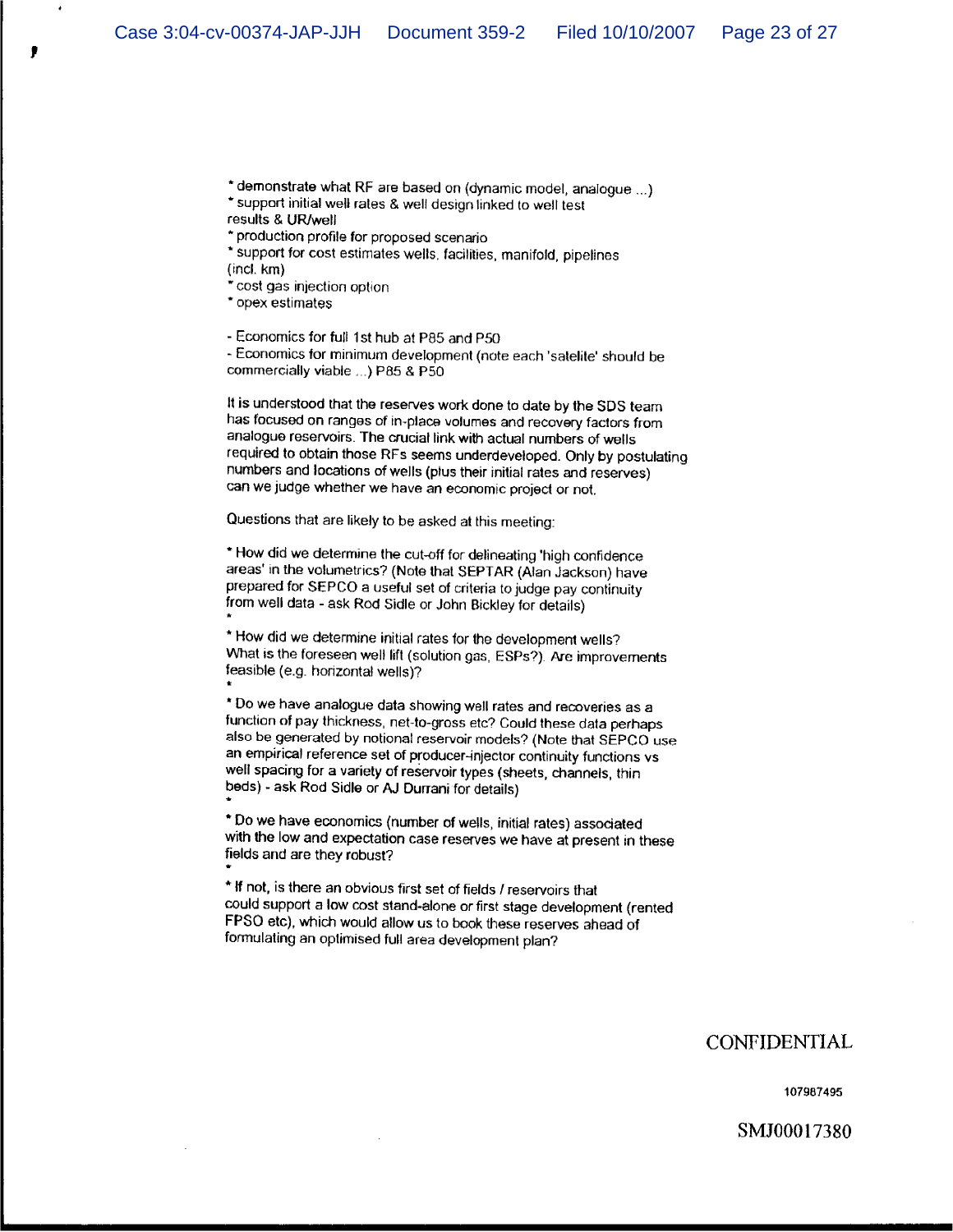\* What are the critical questions we see ourselves / BP addressing in the coming year and what is our schedule for seeking the answers? This includes further appraisal drilling, study work etc.

We hope this helps to set the scene for what should be a useful meeting. After the meeting, I would like us to jointly draft a note to Heinz explaining why the reserves booked, if any, are likely to be less than the 293MMbbls currently recorded, and what our plans can be designed to redress this next year. As you realise, booking reserves this year is psychologically very important for the "health" of Angola in the eyes of top management. We have still to seek funding for Block 18 in 2001 and are on the verge of considerable additional investment in Block 34 and the UUDW, so I feel it is important to book something to get us on the map and help the overall EP scorecard in 2000.

Regards,

Gordon

## **CONFIDENTIAL**

107987495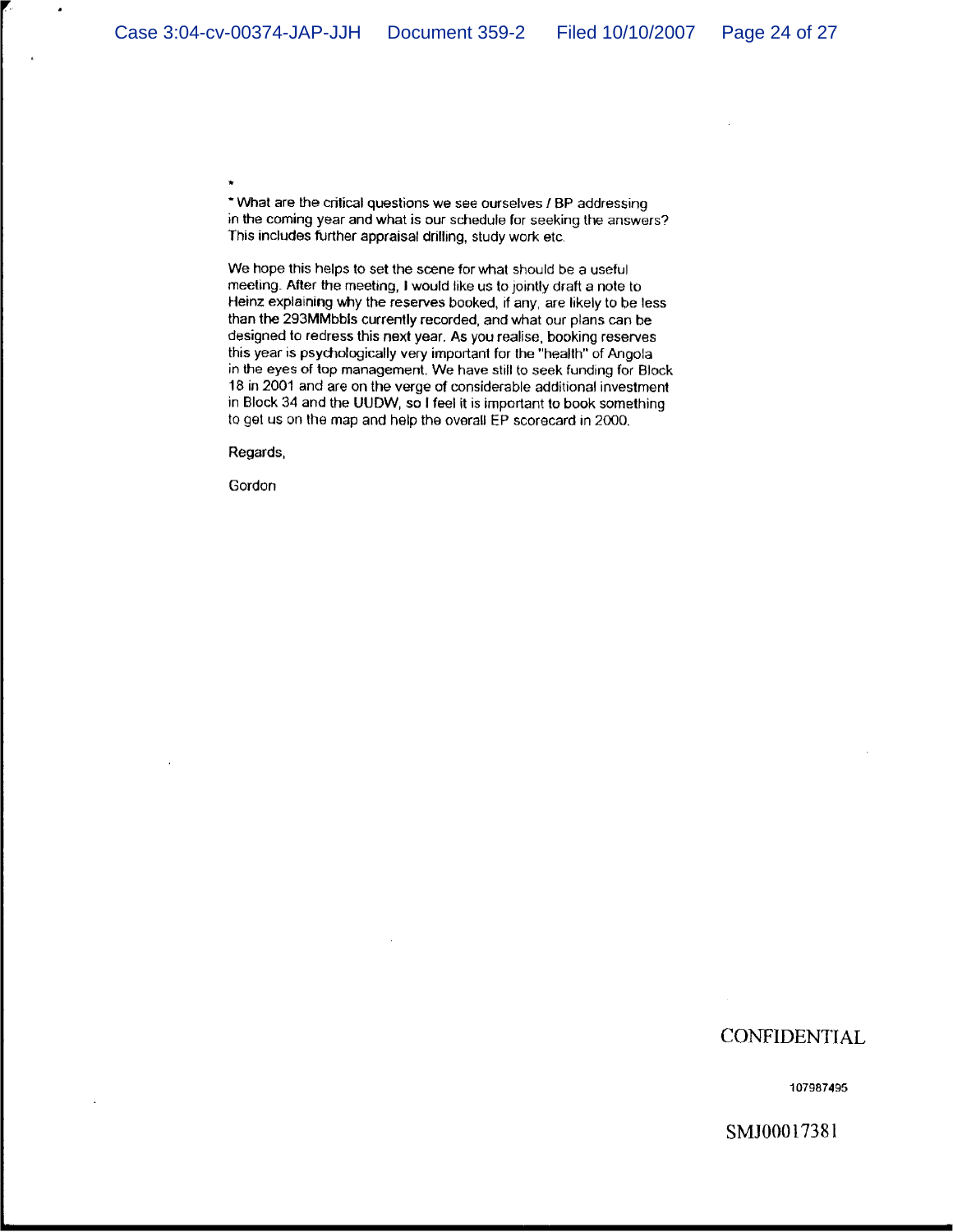

From: Grigore Simon SDAN-AM; Robert Inglis SDAN-AM

- To: **Gordon Parry SIEP-EPG**
- Cc: Peter Osborne SDAN-GM;

14th December 2000 Date:

## **NOTE FOR INFORMATION Block 18 Reserves Update**

On December 12<sup>th</sup>, 2000 a Block 18 Technical Support Team from SDS and Shell Development Angola (SDAN) provided an update on the situation of Block 18 reserves to EPG (Gordon Parry), EPB (Remco Aalbers) and the reserves auditor Anton Barendregt in the light of the results of the 6 exploration wells drilled to date. The meeting focused on the volume of reserves that SDAN could book this year, if any, based on the current level of project maturity. It was concluded that due to the technical immaturity of the Block, no more than about 60-70MMbbls Shell share may be booked in 2000, assuming that a technically and commercially mature development scenario can be confirmed for the high confidence areas in Plutonio and Cobalto by early January 2001.

#### EXPLORATION PHASE - WHY 293MMbbls were initially reported as possible?

Exploration has been very successful (100% success rate in 6 wells) in discovering hydrocarbons in Block 18. A total MSV of about 750MMbbls recoverable reserves (100% volumes) and a P85 of about 620MMbbls was predicted in the Greater Plutonio development area early this year before the 2000 drilling campaign. In addition, the Platina structure, which sits outside the Greater Plutonio development area, contains some 110 MMbbl MSV and 80 MMbbl P85. These predictions assume an average 40% recovery factor, in agreement with BP's figure and in line with TFE's and Exxon's models for other Angolan fields. BP's pre-drill volumes were in the same range as above.

Overall the 2000 pre-drilling predictions came in on target in terms of STOHP and MSV based on the above assumptions.

From this data it was suggested that about 290-300MMbbls Shell share might be booked in 2000, assuming that the project would achieve the necessary technical and commercial maturity level required for reserves booking.

#### PRESENT SITUATION - WHY only 60-70MMbbls now?

### **CONFIDENTIAL**

#### Block 18 volumes - General view

Project economics for the Block 18 fields depends crucially on ultimate recovery per well and is influenced by the spread-out nature of the fields (necessitating long subsea flowlines) and the relatively thin nature of many of the reservoir sands. An added complexity (not yet fully addressed by SDS) is the poor lateral continuity of the turbiditie reservoir channel sands, which may restrict recoveries per well.

BP does not intend to book reserves for Block 18 until FID so Shell had to carry out our own assessment for the purposes of reserves booking. During the last month the Block 18 Technical Support Team from

J:ANGOLA\SEPA\SDAN\Block34

## SMJ00038575

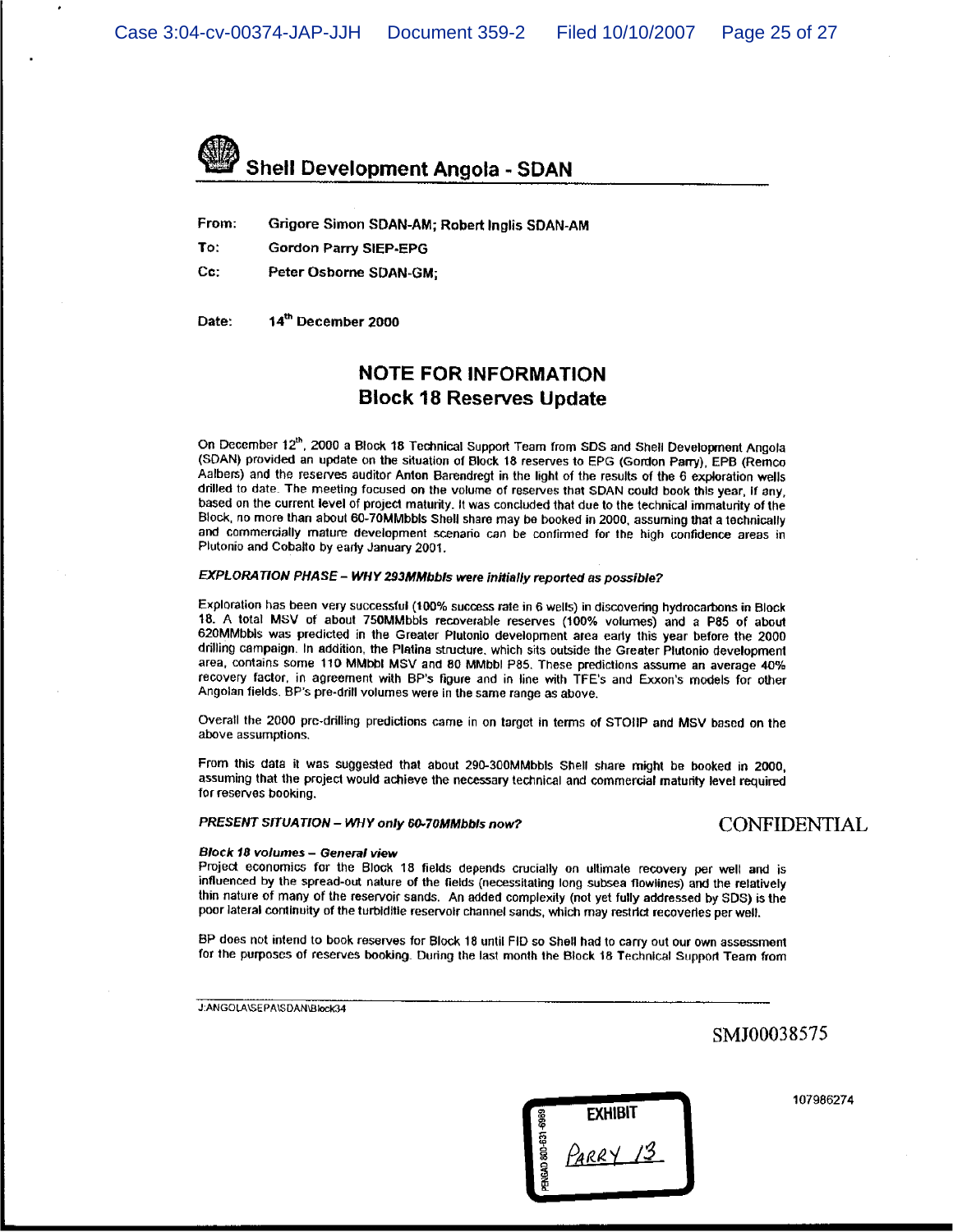SDS focused on better characterisation of reservoir uncertainties by completing the first static model for Plutonio structure, updating the database of analogue data from other turbidite fields and making use of the results of the wells drilled in the 2000 campaign. In addition, in order to improve project economics, SDS looked at a 'creaming' project, which would focus on areas of 'high confidence', i.e. the areas of high seismic amplitude around the existing exploration wells.

#### The Impact of Plutonio Static Model

The impact of the first static model in Plutonio reduced recoverable reserves, the Plutonio MSV volumes being decreased by about 14%. The reason for this was that reservoir parameters in the well, being in the high amplitude area of the structure, were not seen as representative for the entire structure, in particular the lower amplitude areas. Overall Block 18 MSV volumes were decreased from 750MMbbls to 720MMbbls, and P85 volumes from 620MMbbls to about 590MMbbls. Based on the above data the yolumes that might be booked as Group share proved reserves dropped from 290MMbbls to about 260MMbbls.

#### The Impact of Updated Analogue Database

Preliminary data, based on existing analogues, suggest that the ultimate recovery per well and the recovery factor in the channelised sand reservoirs might be much lower than initially predicted by BP and Shell, as low as an average 27%. This is also valid for all other similar developments including Erha.

Due to the current level of understanding of the Block 18 project (i.e. no appraisal wells drilled to date, no dynamic models in place for any structure) it was suggested that this low range of recovery factors should be used for reserves booking.

The impact of using the above analogue data on Block 18 volumes is significant. Overall MSV volumes in the Greater Plutonio area would decrease from 720MMbbls to 456MMbbls (BP currently carries between 610MMbbls and 700Mmbbls discovered MSV), and P85 volumes from 620MMbbls to about 336Mmbbls (100% volumes). Based on this data the volumes that might be booked in Block 18 as Shell share proven reserves dropped from 260MMbbls to about 150MMbbls!

The need for caution on the assumptions regarding recovery factors is also borne out by SEPCO/BTC work on turbidites, which demonstrates that, for some of the semi-amalgamated channel sands, lateral continuity deteriorates rapidly, resulting in recovery correction factors of 50% or less for well spacing of some 5000 ft.

During the 12<sup>th</sup> December meeting it was remarked by the EPB advisers that the analogue data (plots of reservoir recovery vs recovery per well) were not very applicable due to the absence of reservoir thickness data. Only with these data would it be possible to relate the recoveries per well to lateral drainage areas per well suitable for Block 18; massive sands would be much more likely to yield high recoveries than the relatively thin sands in Block 18. In addition, it was noted that the assumed recovery of 33 MMbbls per well for the Plutonio / Cobalto 'high confidence' areas (see below) was more than double that of the channel sands seen in the West-of-Shetland fields.

#### Development of 'high confidence areas'

It was hoped that, by concentrating on the 'high confidence' areas in the five Block 18 fields, well numbers could be reduced and that the overall project economics could be improved (even if the project size would be smaller). The result was that only a development of the Plutonio and Cobalto fields (which are close together) was anywhere near commercial. The other four discoveries  $-$  based on the current high confidence areas - not being able to carry the cost of their respective tie-ins to a central development. Further cost reductions are still being pursued by SDS.

The impact of the High Confidence area on recoverable expectation reserves (MSV) is reflected in a further decrease of volumes from 336MMbbls to 252MMbbls (100% volumes), or about 110MMbbls Shell share for the total Block 18 area. The proven recoverable volumes in the high confidence areas in Cobalto and Plutonio amount to some 164 MMbbls (100% volumes) or some 70 MMbbls Shell share.

**CONFIDENTIAL** 

J:ANGOLA\SEPA\SDAN\Block34